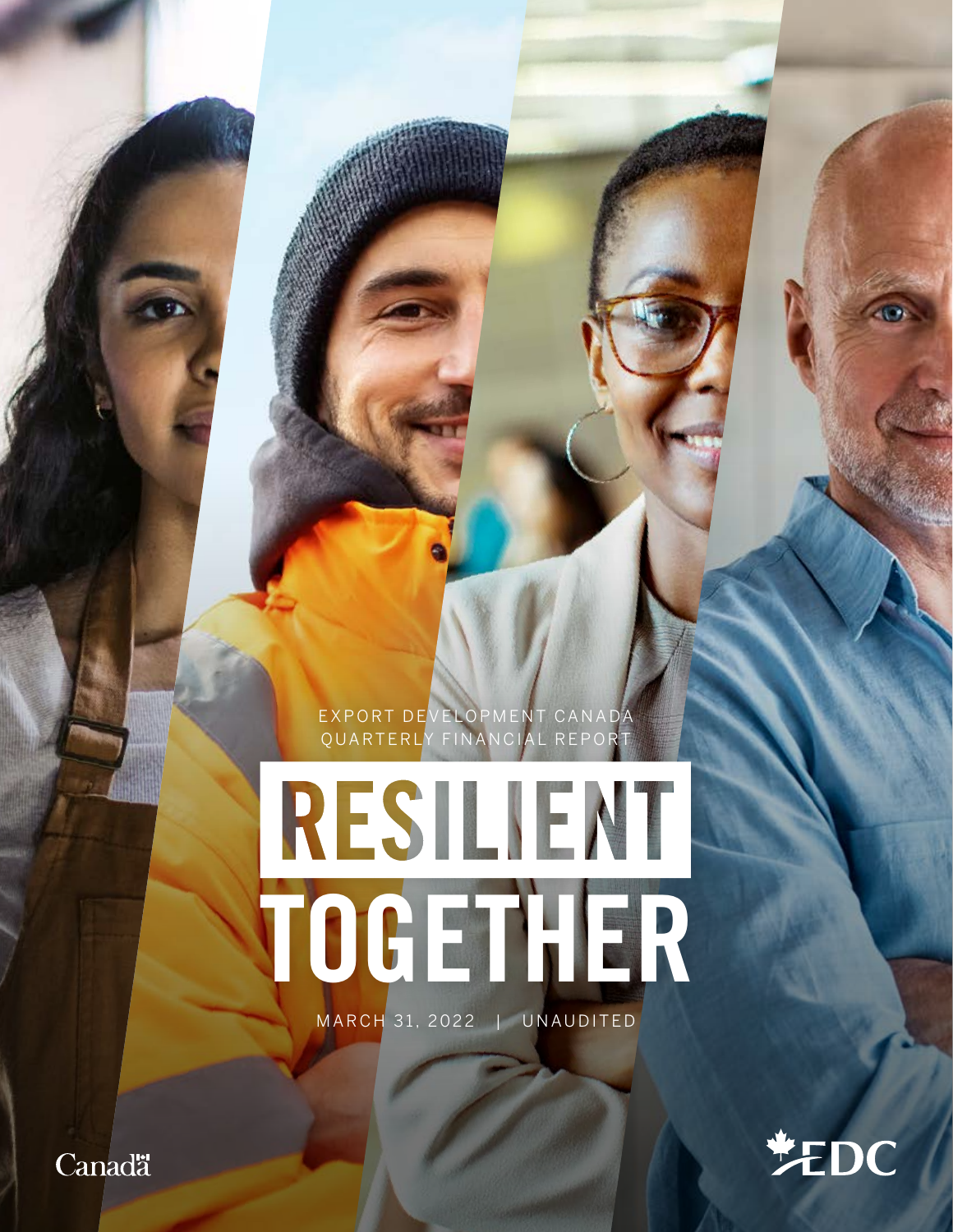## TABLE OF CONTENTS

#### **Management's Discussion and Analysis**

# **Condensed Consolidated Financial Statements**

| Note 5. |  |
|---------|--|
|         |  |
|         |  |
|         |  |
|         |  |
|         |  |
|         |  |
|         |  |
|         |  |

**Caution regarding forward‐looking statements**

This document contains projections and other forward‐looking statements regarding future events. Such statements require us to make assumptions and are subject to inherent risks and uncertainties. These may cause actual results to differ materially from expectations expressed in the forward‐looking statements.

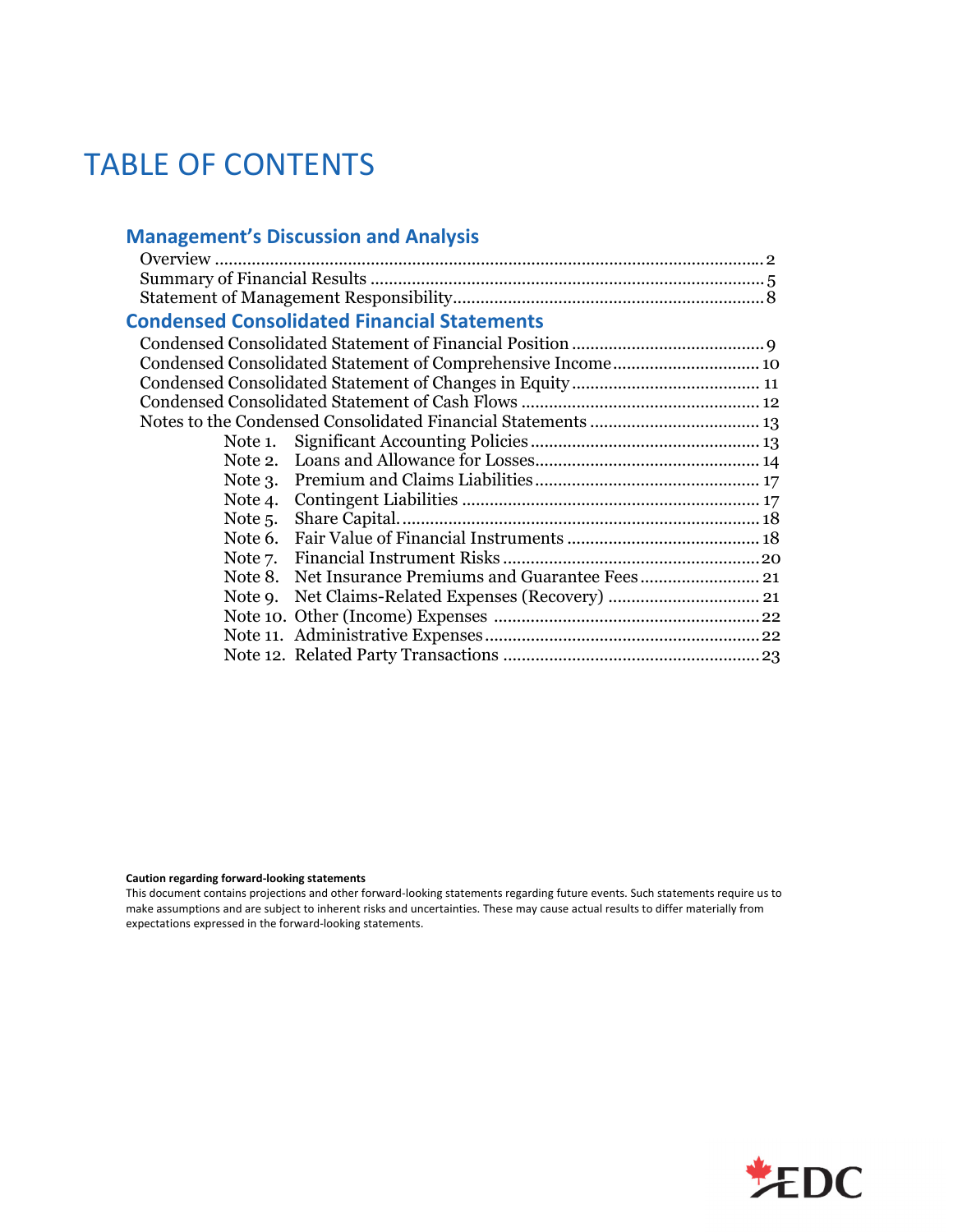## **OVERVIEW**

Export Development Canada (EDC) is Canada's export credit agency. Our mandate is to support and develop, directly or indirectly, Canada's export trade, and the capacity of Canada to engage in trade and respond to international business opportunities, as well as to provide development financing and other forms of development support in a manner consistent with Canada's international development priorities. We provide insurance and financial services, bonding products, small business solutions as well as online credit risk management tools. Our customers are Canadian exporters, investors and their international buyers. We place a particular emphasis on small and medium enterprises by developing tools to help them succeed in international markets. EDC is a Crown corporation, wholly owned by the Government of Canada and accountable to Parliament through the Minister of International Trade, Export Promotion, Small Business and Economic Development. Our revenue is generated primarily by collecting interest on our loans, fees on our guarantee products and premiums on our insurance products.

#### **Economic Environment**

The global economy was poised for a strong start to 2022; however, GDP growth this year has been revised downward to reflect monetary policy normalization, geopolitical tensions and persistent supply issues. Fortunately, most advanced economies have been able to emerge from the impact of the COVID-19 Omicron variant due to higher rates of vaccination and fewer restrictions. However, countries that had lower vaccination rates, especially amongst the vulnerable populations, are experiencing increased hospitalizations.

In February, Russia launched an unprovoked invasion into Ukraine resulting in many countries and companies announcing strict sanctions and boycotts against Russia to rebuke their actions. Commodity prices, specifically for wheat and aluminum, increased dramatically with the benchmark West Texas Intermediate price surpassing US\$100 per barrel, forcing countries to release oil reserves in an effort to stabilize prices.

China set lower growth targets for the upcoming year and their implementation of a zero-COVID policy is expected to result in significant supply chain disruptions, adding more pressure to already stressed global shipping networks. Among advanced economies, the United States is leading the recovery with consumers still supporting economic activity. In advance of U.S. inflation surpassing 8% and hitting a 40-year record, the Federal Reserve raised their key policy interest rate by 25 basis points and signaled the need to tighten monetary policy much faster as the economy no longer requires accommodation. The Bank of England also raised their policy interest rate by 50 basis points.

Canada's economy remained resilient in the first quarter. Despite the temporary blockade of key ports of entry, Canadian trade grew in the first two months of the year. Housing activity in key metropolitan markets continued to reach record levels. The Canadian labour market is tight and has fully recovered. Inflation has experienced 6.7% year-over-year growth with wages expected to grow more quickly. The Bank of Canada responded in step with policy normalization and has also signaled intentions to tighten the balance sheet. The Bank raised their policy interest rate by 25 basis points in the first quarter —the first rate hike since 2018 with a further 50 basis point increase early in the second quarter. The Canadian dollar was stable, averaging 79 cents per USD in the first quarter.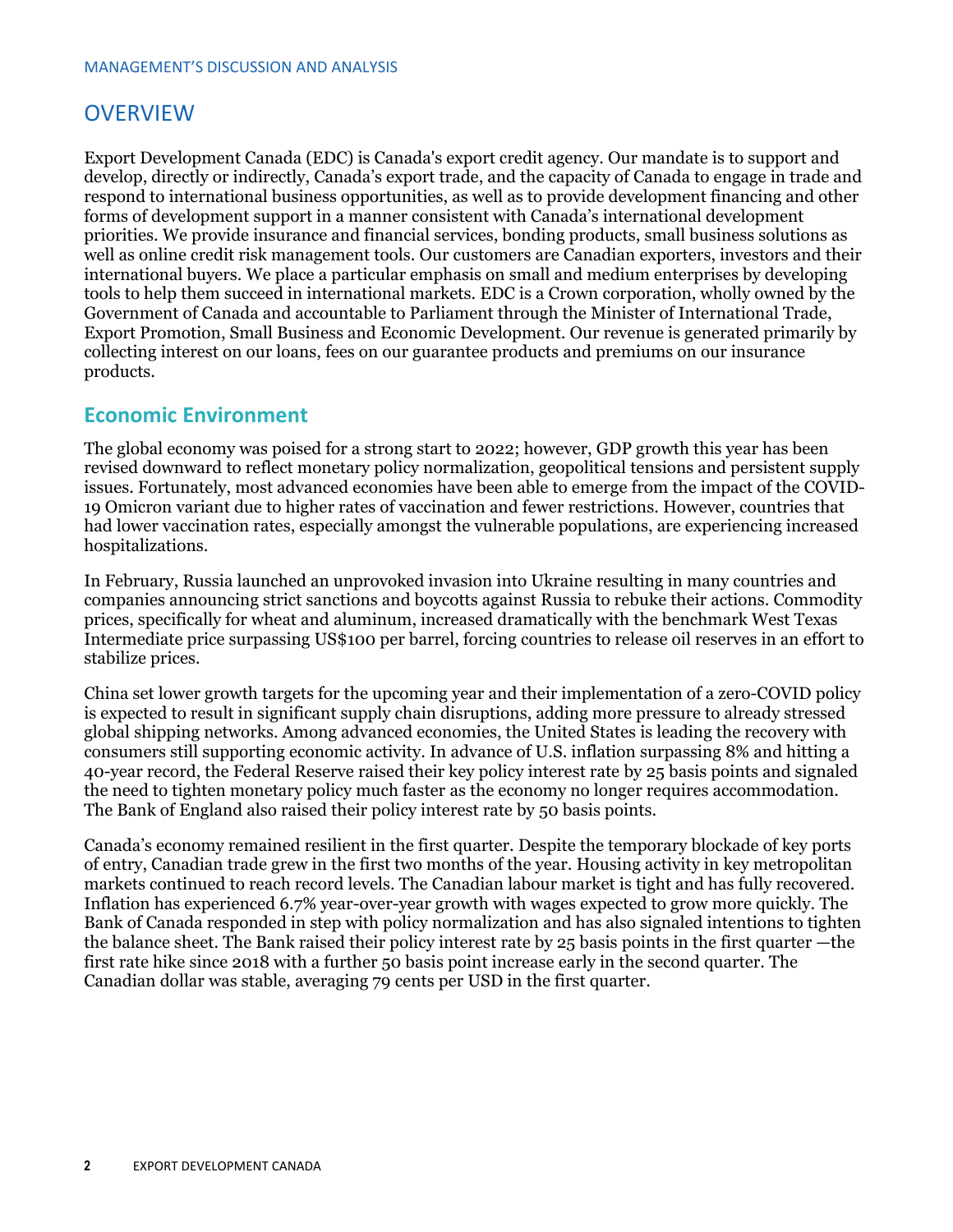### **Risk Management**

Our business activities expose us to a wide variety of risks including strategic, financial and operational risks. We manage risk with a three lines of defence risk governance structure, which emphasizes and balances strong central oversight and control of risk with clear accountability for and ownership of risk within the "front lines". The structure supports the cascade of EDC's risk appetite throughout the organization and provides forums for risks to be appropriately considered, discussed, debated and factored into business decisions at all levels and across all functions. This structure will allow us to continue to manage our business as risks evolve in the current economic environment. For a more comprehensive discussion on our risk management, please refer to pages 95-103 of our 2021 Annual Report. Refer to Note 7 of the accompanying financial statements for details on financial instrument risks.

## **Impact of Foreign Exchange Translation on Financial Results**

Our foreign currency-denominated results are impacted by exchange rate fluctuations. The Canadian dollar relative to the U.S. dollar strengthened in the first quarter of 2022, resulting in a rate of \$0.80 at the end of the quarter compared to \$0.79 at the end of the prior quarter. The impact of the stronger dollar was a decrease to our assets and liabilities which are primarily denominated in U.S. dollars and are translated to Canadian dollars at rates prevailing at the statement of financial position date. Our business facilitated and the components of net income are translated into Canadian dollars at average exchange rates. The Canadian dollar averaged \$0.79 against the U.S. dollar for the first quarter of 2022, consistent with the average rate of the first quarter of 2021.

## **Comparative Figures**

During 2021, we implemented the North American Industry Classification System (NAICS). The objective of the system is to improve and give greater uniformity to the structure and presentation of supporting financial information through a widely used and accepted industry classification system. This new classification of industries resulted in the reclassification of comparative figures in certain areas in Management's Discussion and Analysis.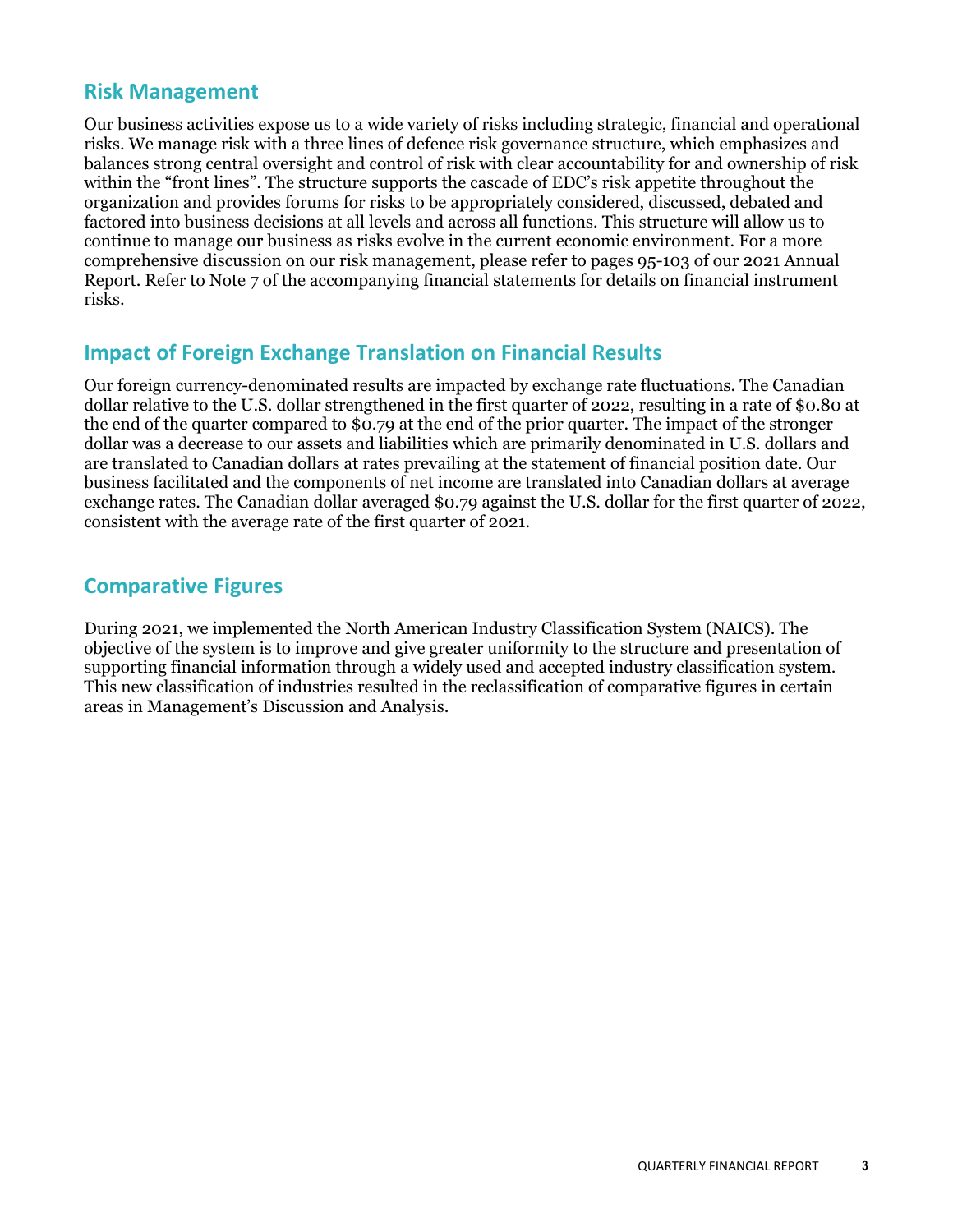#### **Business Facilitated**

Financing and investments business facilitated decreased by 4% from the same period in 2021. The decrease in direct lending activity primarily occurred in the transportation and storage, finance and insurance, and manufacturing sectors due to smaller transaction sizes, partially offset by an increase in the information sector. The increase in project finance activity primarily occurred in the transportation and storage sector where we signed nearly twice as many transactions when compared to the same period in 2021.

Business facilitated for credit insurance increased by 50% compared to the same period in 2021 primarily due to increases in the finance and insurance, manufacturing and utilities sectors, as a result of higher declarations, caused by a general increase in commodity prices, made during the period from existing policyholders.

#### Business Facilitated

|                                   | For the three months ended |          |  |
|-----------------------------------|----------------------------|----------|--|
|                                   | Mar                        | Mar      |  |
| (in millions of Canadian dollars) | 2022                       | 2021     |  |
| <b>Business Facilitated</b>       |                            |          |  |
| Direct lending                    | 2,307                      | 3,009    |  |
| Project finance                   | 879                        | 396      |  |
| Loan guarantees                   | 654                        | 676      |  |
| Investments                       | 153                        | 72       |  |
| Total financing and               |                            |          |  |
| investments                       | 3,993                      | 4,153    |  |
| Credit insurance                  | 23,109                     | 15,420   |  |
| Financial institutions insurance  | 1,484                      | 1,539    |  |
| International trade guarantee     | 1,546                      | 1,590    |  |
| Political risk insurance          | 135                        | 59       |  |
| Total insurance                   | 26,274                     | 18,608   |  |
| Total                             | \$30,267                   | \$22,761 |  |
|                                   |                            |          |  |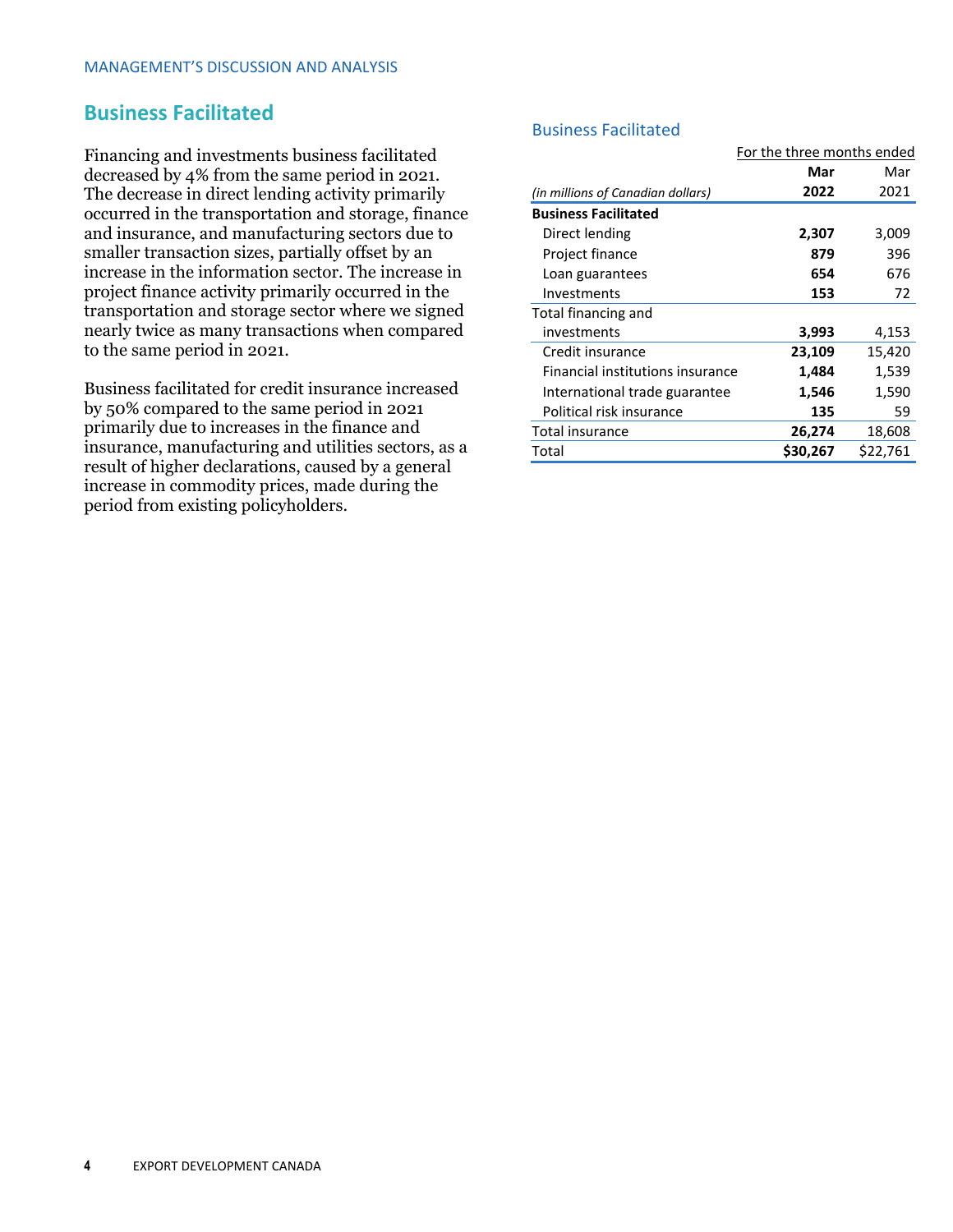## SUMMARY OF FINANCIAL RESULTS

## **Financial Performance**

|                                                          |       | For the three months ended |                |  |
|----------------------------------------------------------|-------|----------------------------|----------------|--|
|                                                          | Mar   | Mar                        | Mar 2022       |  |
| (in millions of Canadian dollars)                        | 2022  | 2021                       | Corporate Plan |  |
| Net financing and investment income                      | 295   | 307                        | 290            |  |
| Net insurance premiums and guarantee fees <sup>(1)</sup> | 83    | 93                         | 84             |  |
| Realized gains <sup>(2)</sup>                            | 12    | 21                         | 6              |  |
| Net revenue                                              | 390   | 421                        | 380            |  |
| Administrative expenses                                  | 156   | 142                        | 163            |  |
| Provision for (reversal of) credit losses                | 19    | (225)                      | (42)           |  |
| Net claims-related expenses (recovery)                   | (13)  | 107                        | 44             |  |
| Income before unrealized (gains) losses                  | 228   | 397                        | 215            |  |
| Unrealized (gains) losses on financial                   |       |                            |                |  |
| instruments <sup>(2)</sup>                               | 42    | (191)                      |                |  |
| Net income                                               | 186   | 588                        | 215            |  |
| Other comprehensive income (loss)                        | (44)  | 46                         | 8              |  |
| Comprehensive income                                     | \$142 | \$634                      | \$223          |  |
|                                                          |       |                            |                |  |

*(1) Includes loan guarantee fees.*

*(2) Included in Other (Income) Expenses on the Condensed Consolidated Statement of Comprehensive Income.*

## **Quarter Highlights**

We had **net income** of \$186 million in the first quarter of 2022 compared to \$588 million for the same period in 2021 mainly due to an increase in the provision for credit losses and unrealized losses on our financial instruments carried at fair value, partially offset by an increase in the net claims-related recoveries.

We recorded a **provision for credit losses** of \$19 million compared to a reversal of credit losses of \$225 million in the same period last year. The reversal in 2021 was mainly due to an improvement in the macroeconomic forecast, partially offset by new impairments. In 2022, our updated macroeconomic forecast resulted in a provision charge of \$184 million, primarily in the transportation and storage sector, stemming from increased fuel prices. This was mostly offset by reversals of provision due to the impact of net repayments, maturities, loan asset sales and positive credit migration.

**Net claims-related recovery** of \$13 million mainly due to the elimination of the risk adjustment related to the COVID-19 pandemic.

We had **net unrealized losses** on financial instruments of \$42 million in the first quarter of 2022 primarily due to the volatility associated with our financial instruments carried at fair value through profit or loss. Due to the volatility and difficulty in estimating fair value gains or losses on financial instruments, a forecast for these items is not included in the Corporate Plan.

We recorded an **other comprehensive loss** of \$44 million mainly due to negative returns on plan assets partially offset by an improvement in the discount rate used to value the pension obligations.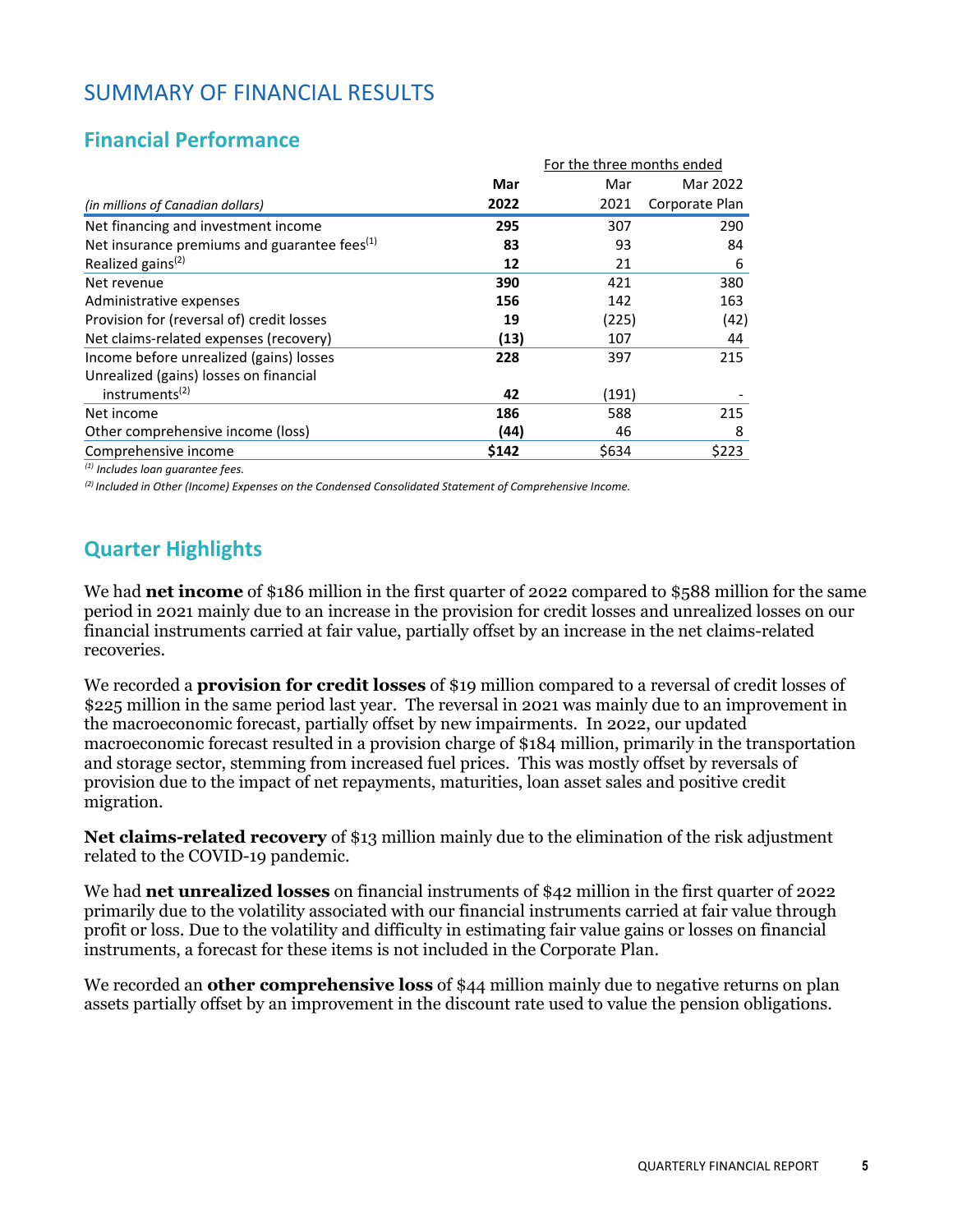#### MANAGEMENT'S DISCUSSION AND ANALYSIS

#### Provision for (Reversal of) Credit Losses by Sector

Activity within the provision for (reversal of) credit losses during the first quarter by sector was as follows:

|                                   |            | Three months ended March 31, 2022 |       |            | Three months ended March 31, 2021 |         |
|-----------------------------------|------------|-----------------------------------|-------|------------|-----------------------------------|---------|
| (in millions of Canadian dollars) | Performing | <b>Impaired</b>                   | Total | Performing | Impaired                          | Total   |
| Transportation and storage        | 167        |                                   | 167   | (15)       | 24                                | 9       |
| Wholesale and retail trade        | 10         |                                   | 11    | (21)       | (13)                              | (34)    |
| Professional services             | 1          |                                   | 1     | (7)        | (9)                               | (16)    |
| Finance and insurance             | 1          |                                   | 1     | (15)       | (8)                               | (23)    |
| Commercial properties             | (4)        |                                   | (3)   | (31)       | 74                                | 43      |
| Sovereign                         | (31)       |                                   | (31)  | (3)        |                                   | (3)     |
| Manufacturing                     | (53)       | (3)                               | (56)  | (112)      | (24)                              | (136)   |
| Information                       | (3)        | (55)                              | (58)  | (36)       | 6                                 | (30)    |
| Other                             | (24)       | 11                                | (13)  | (37)       |                                   | (35)    |
| Total                             | \$64       | \$(45)                            | \$19  | \$(277)    | \$52                              | \$(225) |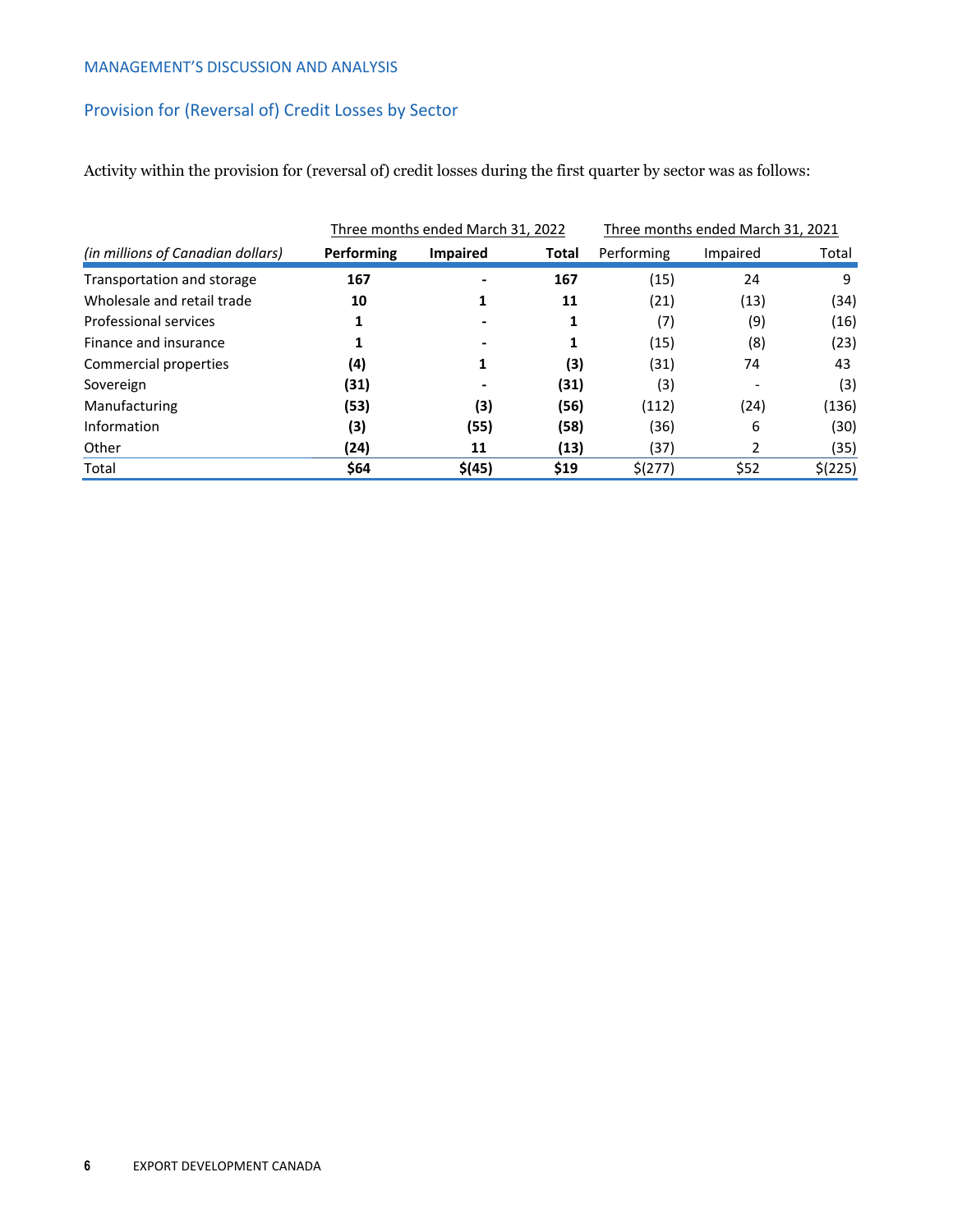## **Financial Position**

| As at                                  | Mar    | Dec    | Mar 2022       |
|----------------------------------------|--------|--------|----------------|
| (in millions of Canadian dollars)      | 2022   | 2021   | Corporate Plan |
| Total assets                           | 61,697 | 60,615 | 61,618         |
| <b>Total liabilities</b>               | 46,915 | 45,975 | 49,613         |
| Equity                                 | 14,782 | 14,640 | 12,005         |
| Gross loans receivable                 | 46,855 | 48.437 | 49.440         |
| Total allowances - loans portfolio     | 1,890  | 1,910  | 1,944          |
| Total allowances - insurance portfolio | 410    | 440    | 607            |





**Total assets** are \$1.1 billion higher than December 2021 primarily due to an increase in marketable securities of \$2.9 billion as a result of the anticipated repurchase of shares<sup>1</sup>, partially offset by a decrease of \$1.6 billion in gross loans receivable as a result of net loan repayments of \$0.9 billion and foreign exchange translation.

**Loan allowance** as a percentage of total financing exposure has decreased since the first quarter of 2021. The key components impacting the change in allowance as a percentage of total financing exposure are as follows:

- loan modification resulting in derecognition reduction of \$344 million;
- remeasurements due to credit migration reduction of \$126 million;
- a return to our previous aerospace loss given default model reduction of \$107 million; partially offset by
- updated macroeconomic assumptions increase of \$221 million.

*<sup>1</sup> For further details, please refer to Note 5 in the Condensed Consolidated Financial Statements.*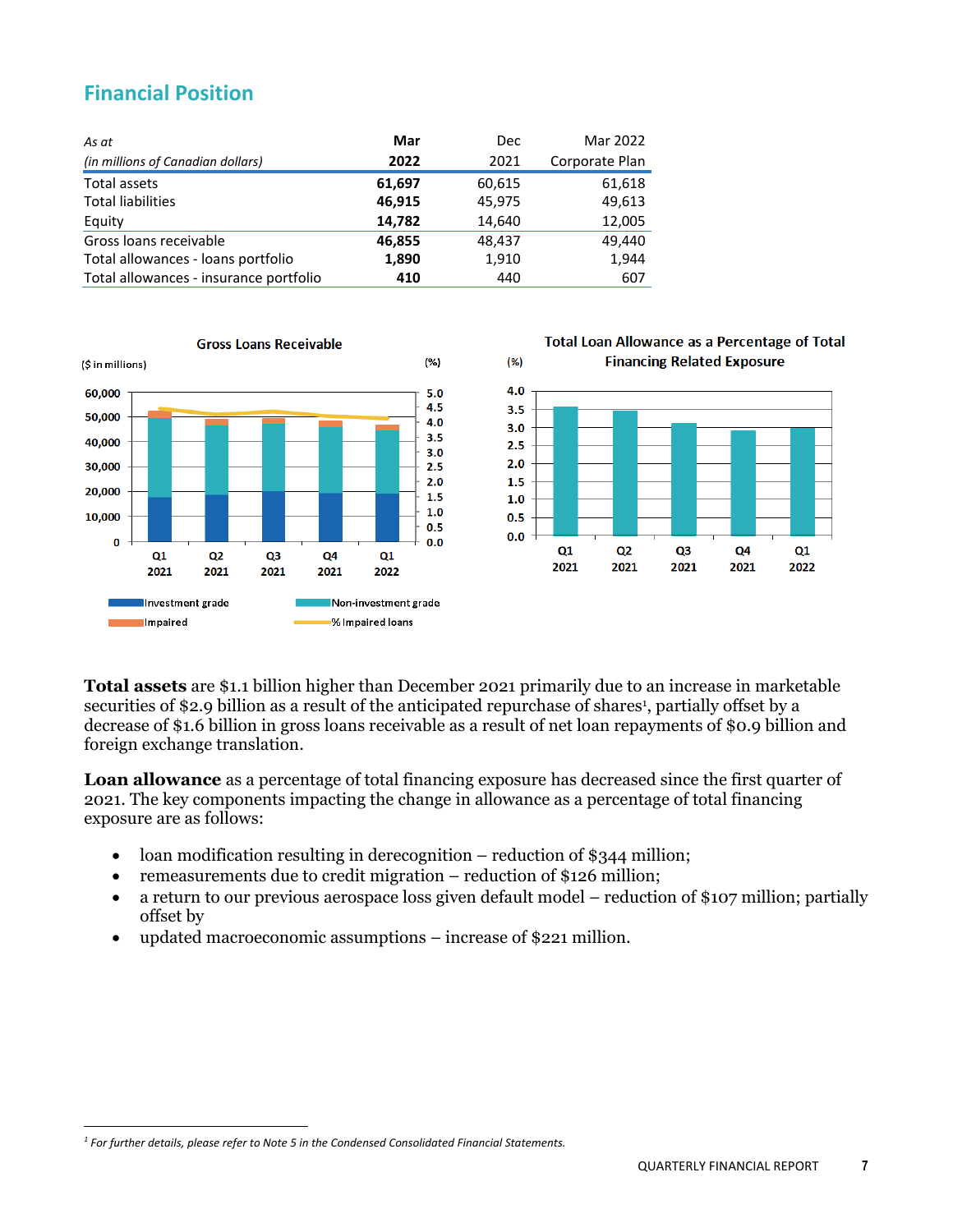## STATEMENT OF MANAGEMENT RESPONSIBILITY

Management is responsible for the preparation and fair presentation of these Condensed Consolidated Quarterly Financial Statements in accordance with the Treasury Board of Canada's *Directive on*  Accounting Standards: GC 5200 Crown Corporations Quarterly Financial Reports, and for such internal controls as management determines is necessary to enable the preparation of Condensed Consolidated Quarterly Financial Statements that are free from material misstatement. Management is also responsible for ensuring all other information in this Quarterly Financial Report is consistent, where appropriate, with the Condensed Consolidated Quarterly Financial Statements.

These condensed consolidated quarterly financial statements have not been audited or reviewed by an external auditor.

Based on our knowledge, these unaudited Condensed Consolidated Quarterly Financial Statements present fairly, in all material respects, the financial position, results of operations and cash flows of the corporation, as at March 31, 2022 and for the periods presented in the Condensed Consolidated Quarterly Financial Statements.

Haread Laven

Mairead Lavery, President & CEO

Ottawa, Canada May 11, 2022

 $10-1$ 

Ken Kember, Senior Vice‐President & CFO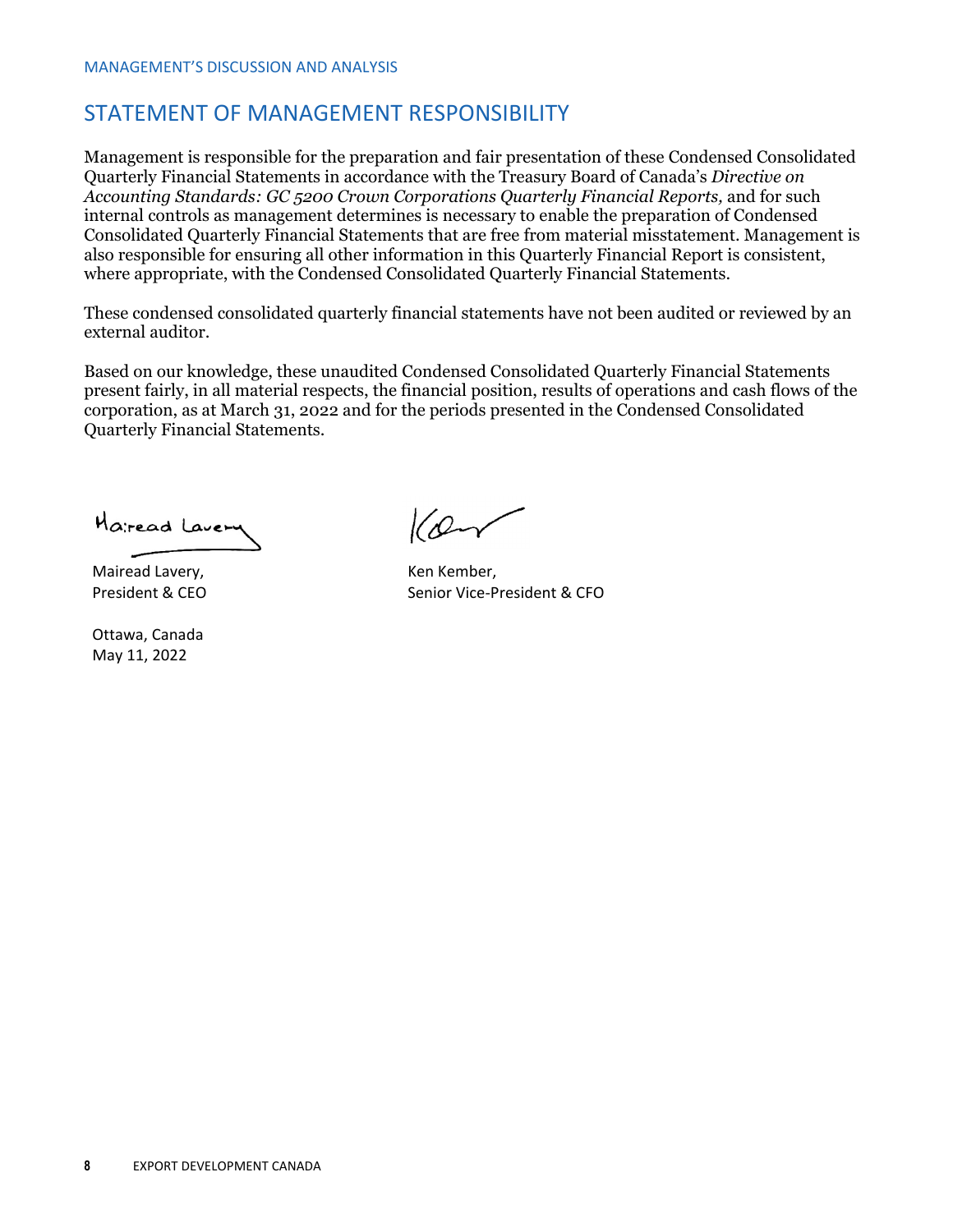#### **Export Development Canada**

## **CONDENSED CONSOLIDATED STATEMENT OF FINANCIAL POSITION**

*(in millions of Canadian dollars) As at*

|                                                                    |                | Mar<br>2022 | <b>Dec</b><br>2021 |
|--------------------------------------------------------------------|----------------|-------------|--------------------|
| <b>Assets</b>                                                      | <b>Notes</b>   |             |                    |
| Cash                                                               |                | 168         | 207                |
| Marketable securities                                              |                | 12,005      | 9,082              |
| Derivative instruments                                             |                | 971         | 1,139              |
| Loans receivable                                                   | $\overline{2}$ | 46,818      | 48,345             |
| Allowance for losses on loans                                      | $\overline{2}$ | (1,730)     | (1,760)            |
| Investments                                                        |                | 2,610       | 2,707              |
| Reinsurers' share of premium and claims liabilities                | 3              | 100         | 110                |
| Other assets                                                       |                | 230         | 205                |
| Retirement benefit assets                                          |                | 298         | 346                |
| Property, plant and equipment                                      |                | 43          | 44                 |
| Intangible assets                                                  |                | 59          | 63                 |
| Right-of-use assets                                                |                | 125         | 127                |
| <b>Total Assets</b>                                                |                | \$61,697    | \$60,615           |
|                                                                    |                |             |                    |
| <b>Liabilities and Equity</b>                                      |                |             |                    |
| Accounts payable and other credits                                 |                | 102         | 185                |
| Loans payable                                                      |                | 44,319      | 43,525             |
| Derivative instruments                                             |                | 1,277       | 1,003              |
| Lease liabilities                                                  |                | 156         | 158                |
| Retirement benefit obligations                                     |                | 220         | 226                |
| Allowance for losses on loan commitments                           | 2              | 20          | 20                 |
| Premium and claims liabilities                                     | 3              | 630         | 670                |
| Loan guarantees                                                    | $\overline{2}$ | 191         | 188                |
| <b>Total Liabilities</b>                                           |                | 46,915      | 45,975             |
| Financing commitments (Note 2) and contingent liabilities (Note 4) |                |             |                    |
| <b>Equity</b>                                                      |                |             |                    |
| Share capital                                                      | 5              | 12,300      | 12,300             |
| Retained earnings                                                  |                | 2,482       | 2,340              |
| <b>Total Equity</b>                                                |                | 14,782      | 14,640             |
| <b>Total Liabilities and Equity</b>                                |                | \$61,697    | \$60,615           |

*The accompanying notes are an integral part of these consolidated financial statements.*

These financial statements were approved for issuance by the Board of Directors on May 11, 2022.

 $\beta$  and  $\alpha$  and  $\beta$  and  $\beta$  and  $\beta$  and  $\beta$  and  $\beta$  and  $\beta$  and  $\beta$  and  $\beta$  and  $\beta$  and  $\beta$  and  $\beta$  and  $\beta$  and  $\beta$  and  $\beta$  and  $\beta$  and  $\beta$  and  $\beta$  and  $\beta$  and  $\beta$  and  $\beta$  and  $\beta$  and  $\beta$  and  $\beta$ 

Director Director

RMEDE Mairead Lavery

Robert S. McLeese Mairead Lavery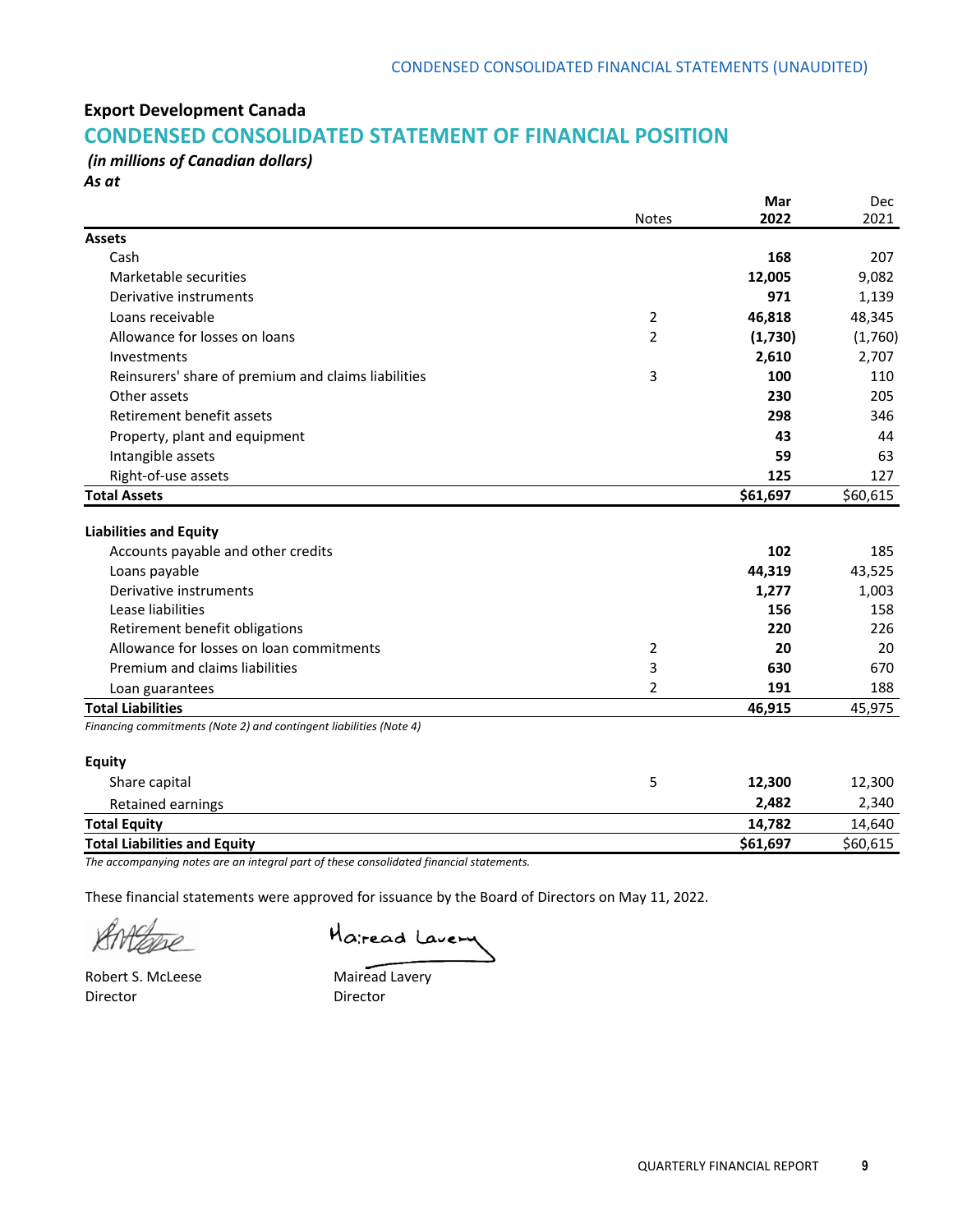## **CONDENSED CONSOLIDATED STATEMENT OF COMPREHENSIVE INCOME**

*(in millions of Canadian dollars)*

|                                                            |                | For the three months |       |
|------------------------------------------------------------|----------------|----------------------|-------|
|                                                            |                | Mar                  | Mar   |
|                                                            | <b>Notes</b>   | 2022                 | 2021  |
| <b>Financing and Investment Revenue:</b>                   |                |                      |       |
| Loan                                                       |                | 360                  | 384   |
| Marketable securities                                      |                | 20                   | 22    |
| Investments                                                |                | 3                    |       |
| Total financing and investment revenue                     |                | 383                  | 406   |
| Interest expense                                           |                | 80                   | 94    |
| Financing related expenses                                 |                | 8                    | 5     |
| Net Financing and Investment Income                        |                | 295                  | 307   |
| <b>Loan Guarantee Fees</b>                                 |                | 20                   | 32    |
| Insurance premiums and guarantee fees                      |                | 70                   | 70    |
| Reinsurance ceded                                          |                | (7)                  | (9)   |
| <b>Net Insurance Premiums and Guarantee Fees</b>           | 8              | 63                   | 61    |
| <b>Other (Income) Expenses</b>                             | 10             | 30                   | (212) |
| <b>Administrative Expenses</b>                             | 11             | 156                  | 142   |
| <b>Income before Provision and Claims-Related Expenses</b> |                | 192                  | 470   |
| <b>Provision for (Reversal of) Credit Losses</b>           | $\overline{2}$ | 19                   | (225) |
| Claims-related expenses (recovery)                         |                | (23)                 | 71    |
| Reinsurers' share of claims-related expenses               |                | 10                   | 36    |
| <b>Net Claims-Related Expenses (Recovery)</b>              | 9              | (13)                 | 107   |
| <b>Net Income</b>                                          |                | 186                  | 588   |
| Other comprehensive income (loss):                         |                |                      |       |
| Retirement benefit plans remeasurement                     |                | (44)                 | 46    |
| <b>Comprehensive Income</b>                                |                | \$142                | \$634 |

*The accompanying notes are an integral part of these consolidated financial statements.*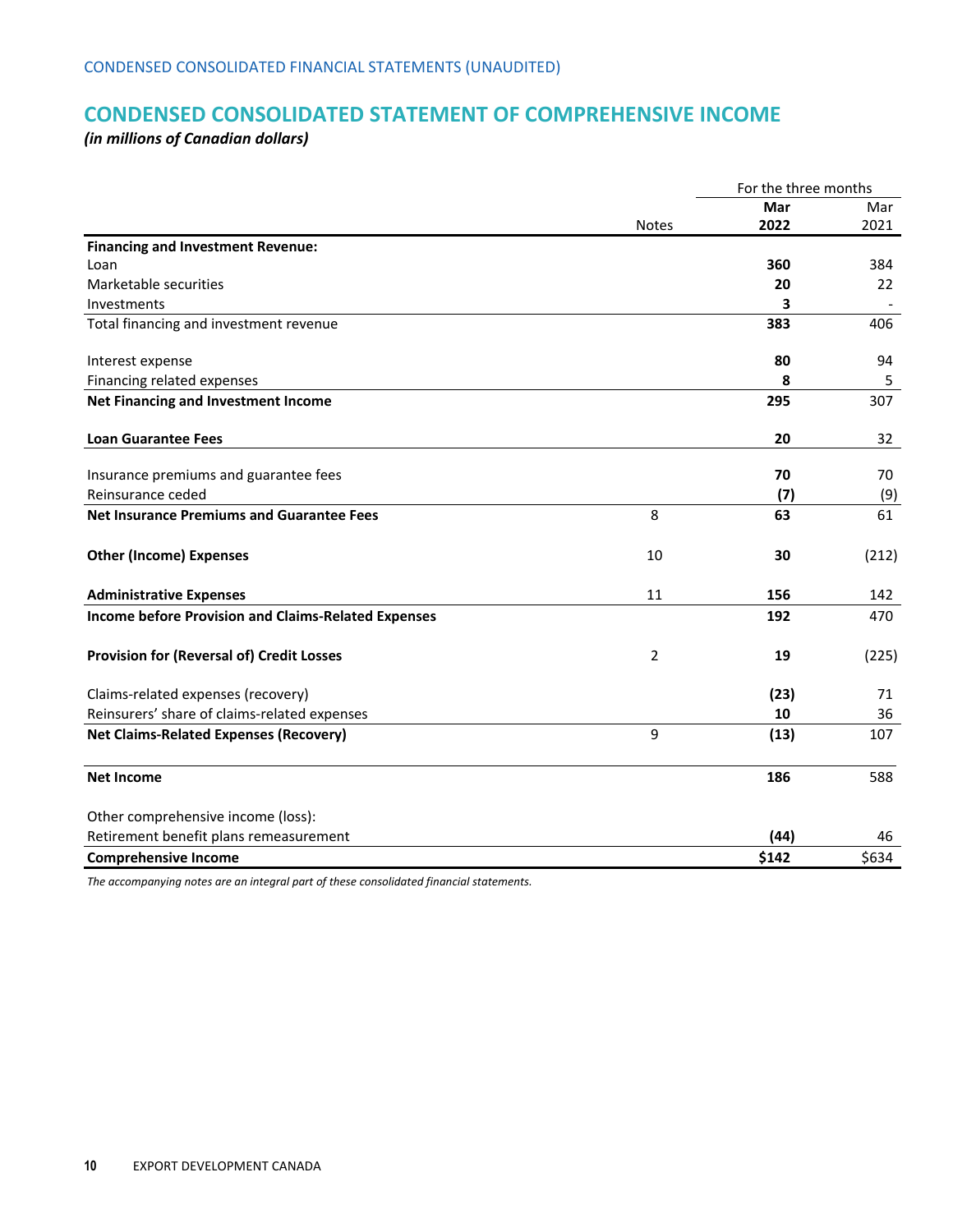## **CONDENSED CONSOLIDATED STATEMENT OF CHANGES IN EQUITY**

*(in millions of Canadian dollars)*

|                                        |              | For the three months ended |          |
|----------------------------------------|--------------|----------------------------|----------|
|                                        |              | Mar                        | Mar      |
|                                        | <b>Notes</b> | 2022                       | 2021     |
| <b>Share Capital</b>                   | 5            | 12,300                     | 12,300   |
| <b>Retained Earnings</b>               |              |                            |          |
| Balance beginning of period            |              | 2,340                      | 6,990    |
| Net income                             |              | 186                        | 588      |
| Other comprehensive income (loss)      |              |                            |          |
| Retirement benefit plans remeasurement |              | (44)                       | 46       |
| Dividends                              | 5            |                            | (7, 280) |
| Balance end of period                  |              | 2,482                      | 344      |
| <b>Total Equity End of Period</b>      |              | \$14,782                   | \$12,644 |

*The accompanying notes are an integral part of these consolidated financial statements.*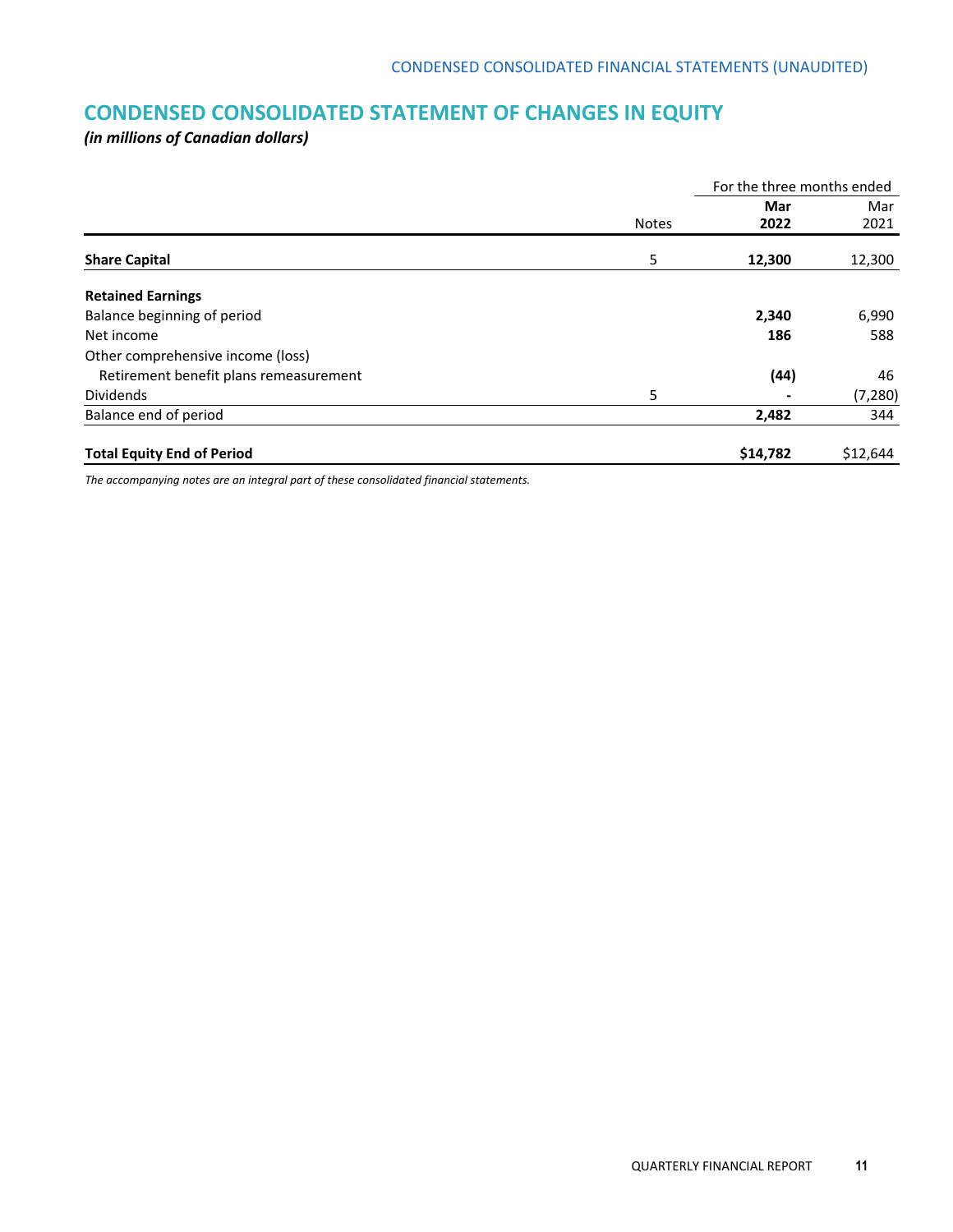## **CONDENSED CONSOLIDATED STATEMENT OF CASH FLOWS**

*(in millions of Canadian dollars)*

|                                                                             | For the three months ended |                  |
|-----------------------------------------------------------------------------|----------------------------|------------------|
|                                                                             | Mar                        | Mar              |
|                                                                             | 2022                       | $2021^*$         |
| Cash Flows from (used in) Operating Activities                              |                            |                  |
| Net income                                                                  | 186                        | 588              |
| Adjustments to determine net cash flows from (used in) operating activities |                            |                  |
| Provision for (reversal of) credit losses                                   | 19                         | (225)            |
| Change in the net allowance for claims on insurance                         | (18)                       | 99               |
| Depreciation and amortization                                               | 8                          | 8                |
| Realized (gains)                                                            | (19)                       | (25)             |
| Changes in operating assets and liabilities                                 |                            |                  |
| Change in accrued interest and fees on loans receivable                     | (46)                       | (44)             |
| Change in accrued interest and fair value of marketable securities          | 211                        | 103              |
| Change in accrued interest and fair value of loans payable                  | (479)                      | (180)            |
| Change in fair value of investments                                         | 42                         | (9)              |
| Change in derivative instruments<br>Other                                   | 421                        | (288)            |
| Loan disbursements                                                          | (126)                      | (133)            |
|                                                                             | (3, 268)                   | (4, 211)         |
| Loan repayments and principal recoveries from loan asset sales              | 4,145                      | 5,555            |
| Net cash from operating activities                                          | 1,076                      | 1,238            |
| Cash Flows from (used in) Investing Activities                              |                            |                  |
| Disbursements for investments                                               | (97)                       | (95)             |
| Receipts from investments                                                   | 155                        | 78               |
| Purchases of marketable securities                                          | (2, 262)                   | (1,906)          |
| Sales/maturities of marketable securities                                   | 2,201                      | 2,300            |
| Purchases of intangible assets                                              |                            | (1)              |
| Net cash from (used in) investing activities                                | (3)                        | 376              |
| Cash Flows from (used in) Financing Activities                              |                            |                  |
| Issue of long-term loans payable                                            | 3,814                      | 667              |
| Repayment of long-term loans payable                                        | (1,996)                    | (1,089)          |
| Issue of short-term loans payable                                           | 11,020                     | 7,543            |
| Repayment of short-term loans payable                                       | (10, 778)                  | (4, 734)         |
| Disbursements from sale/maturity of derivative instruments                  | (5)                        | (1)              |
| Receipts from sale/maturity of derivative instruments                       | 51                         | 5                |
| Dividend paid                                                               |                            | (3,000)          |
| Net cash from (used in) financing activities                                | 2,106                      | (609)            |
|                                                                             |                            |                  |
| Effect of exchange rate changes on cash and cash equivalents                | (65)                       | (33)             |
| Net increase in cash and cash equivalents                                   | 3,114                      | 972              |
| Cash and cash equivalents                                                   |                            |                  |
| Beginning of period                                                         | 1,693                      | 2,876            |
| End of period                                                               | \$4,807                    | \$3,848          |
|                                                                             |                            |                  |
| Cash and cash equivalents are comprised of:<br>Cash                         | 168                        | 255              |
| Cash equivalents included within marketable securities                      | 4,639                      |                  |
|                                                                             | \$4,807                    | 3,593<br>\$3,848 |
|                                                                             |                            |                  |
| <b>Operating Cash Flows from Interest</b>                                   |                            |                  |
| Cash paid for interest                                                      | \$110                      | \$134            |
| Cash received for interest                                                  | \$300                      | \$356            |

*The accompanying notes are an integral part of these consolidated financial statements.* 

*\*Prior period has been reclassified to reflect current period presentation.*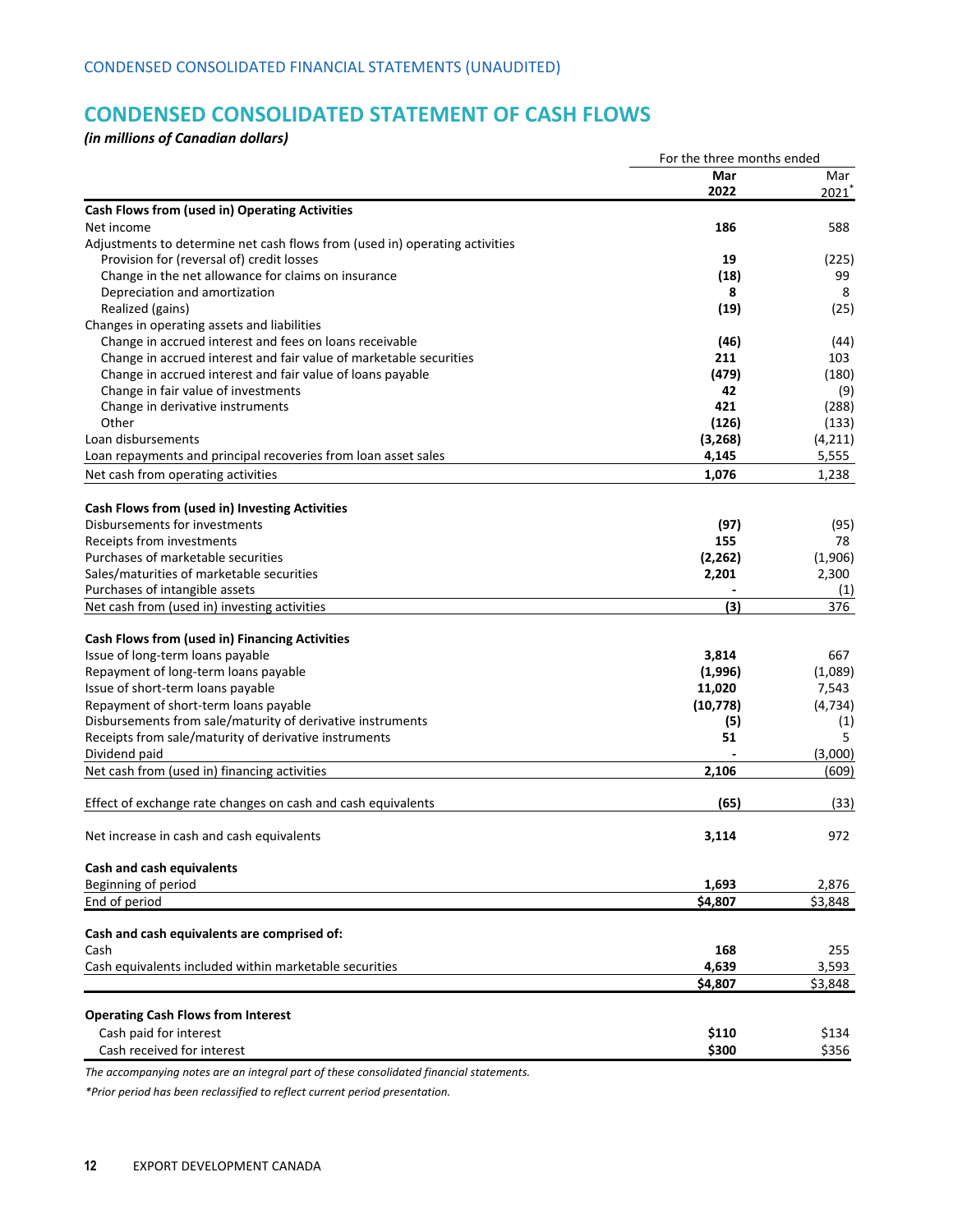## Notes to the Condensed Consolidated Financial Statements

## **1. Significant Accounting Policies**

#### Basis of Presentation

Our condensed consolidated financial statements comply with the *Standard on Quarterly Financial Reports for Crown Corporations* issued by the Treasury Board of Canada.

Except as indicated below, these Condensed Consolidated Financial Statements follow the same accounting policies and methods of computation as our audited Consolidated Financial Statements for the year ended December 31, 2021. They should be read in conjunction with the audited Consolidated Financial Statements for the year ended December 31, 2021 and the accompanying notes as set out on pages 121-173 of our 2021 Annual Report.

Pursuant to the Export Development Act, the Minister of Small Business, Export Promotion and International Trade, with the concurrence of the Minister of Finance, may authorize us to undertake certain financial and contingent liability transactions on behalf of the Government of Canada. These transactions and the legislative authorities that underlie them have come to be known collectively as "Canada Account". Accounts for these transactions are maintained separately from our accounts and are consolidated annually as at March 31 with the financial statements of the Government of Canada, which are reported upon separately by the Government and audited by the Auditor General of Canada.

#### Basis of Consolidation

Our Consolidated Financial Statements include the assets, liabilities, results of operations and cash flows of our wholly owned subsidiaries and those structured entities consolidated under *IFRS 10 – Consolidated Financial Statements*. Intercompany transactions and balances have been eliminated.

#### Application of New International Financial Reporting Standards

New standards, amendments and interpretations adopted during the quarter There were no new standards, amendments or interpretations adopted in the first quarter of the year.

#### New standards, amendments and interpretations issued but not yet in effect

There were no new standards, amendments or interpretations issued in the first quarter of the year that would have a possible effect on the Consolidated Financial Statements in the future.

The standards, amendments and interpretations issued but not yet in effect are disclosed in Note 3 of our audited Consolidated Financial Statements for the year ended December 31, 2021.

#### Use of Estimates and Key Judgments

The preparation of financial statements requires the use of estimates and key judgments. Judgment is required in the selection of accounting policies, and their application requires the use of estimates and assumptions to arrive at the reported carrying values of our assets and liabilities. Other areas where management has made use of significant estimates and exercised judgment include assets held for sale, retirement benefit plans and financial instruments measured at fair value. Refer to page 125 of our 2021 Annual Report for details.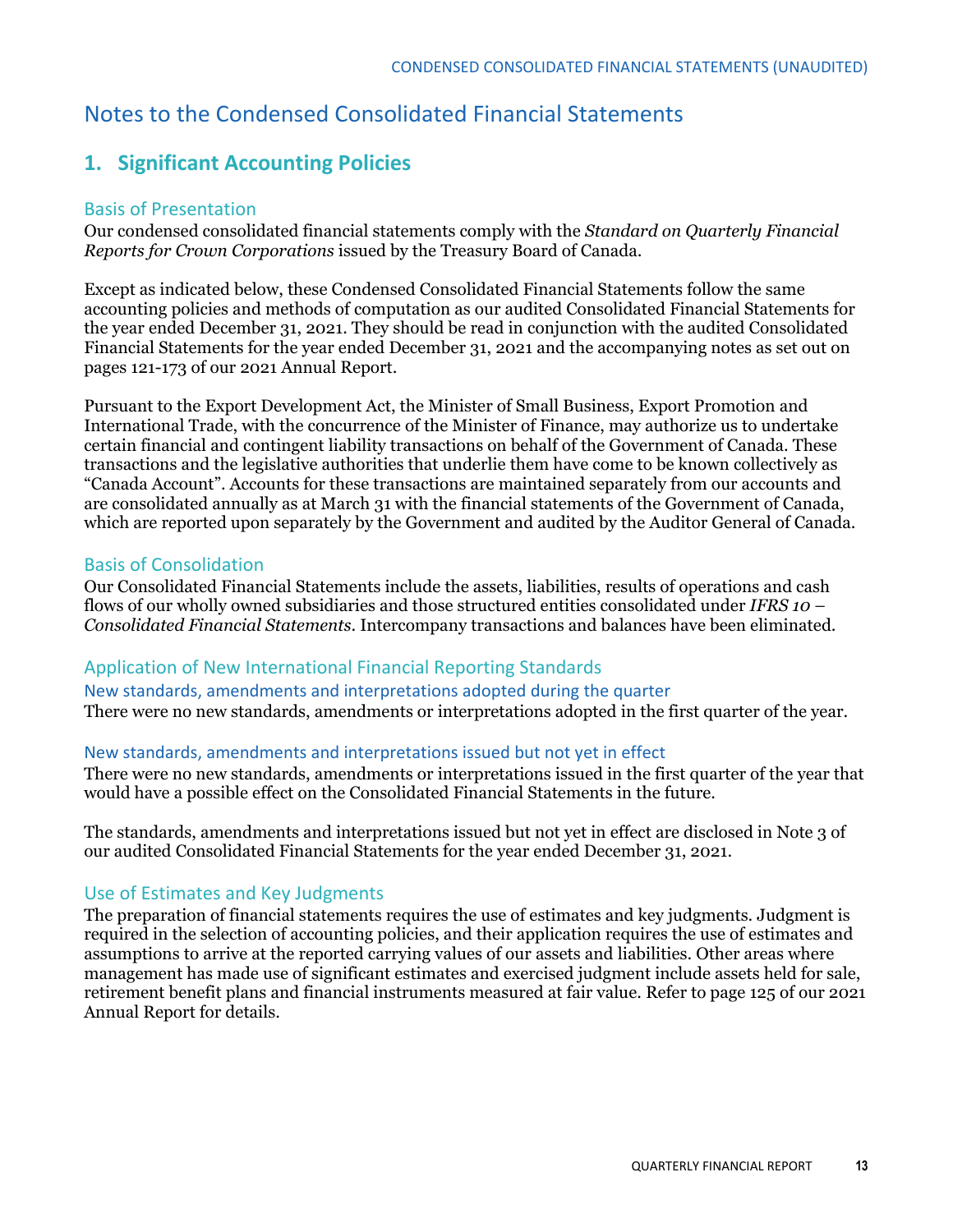## **2. Loans and Allowance for Credit Losses**

#### Loans Receivable

|                                      | Mar      | Dec      |
|--------------------------------------|----------|----------|
| (in millions of Canadian dollars)    | 2022     | 2021     |
| Gross loans receivable               | 46,855   | 48,437   |
| Accrued interest and fees receivable | 192      | 156      |
| Deferred loan revenue and other      | (229)    | (248)    |
| Total loans receivable               | \$46,818 | \$48,345 |

The following reflects the movement in gross loans receivable during the period:

| (in millions of Canadian dollars)          | 2022     | 2021     |
|--------------------------------------------|----------|----------|
| <b>Balance January 1</b>                   | 48,437   | 54,772   |
| Principal repayments                       | (3,604)  | (5, 366) |
| Principal recoveries from loan asset sales | (541)    | (189)    |
| <b>Disbursements</b>                       | 3,268    | 4,211    |
| Loans written off                          | (23)     | (35)     |
| Capitalized interest                       | 9        | 14       |
| Foreign exchange translation               | (691)    | (986)    |
| <b>Balance March 31</b>                    | \$46,855 | \$52,421 |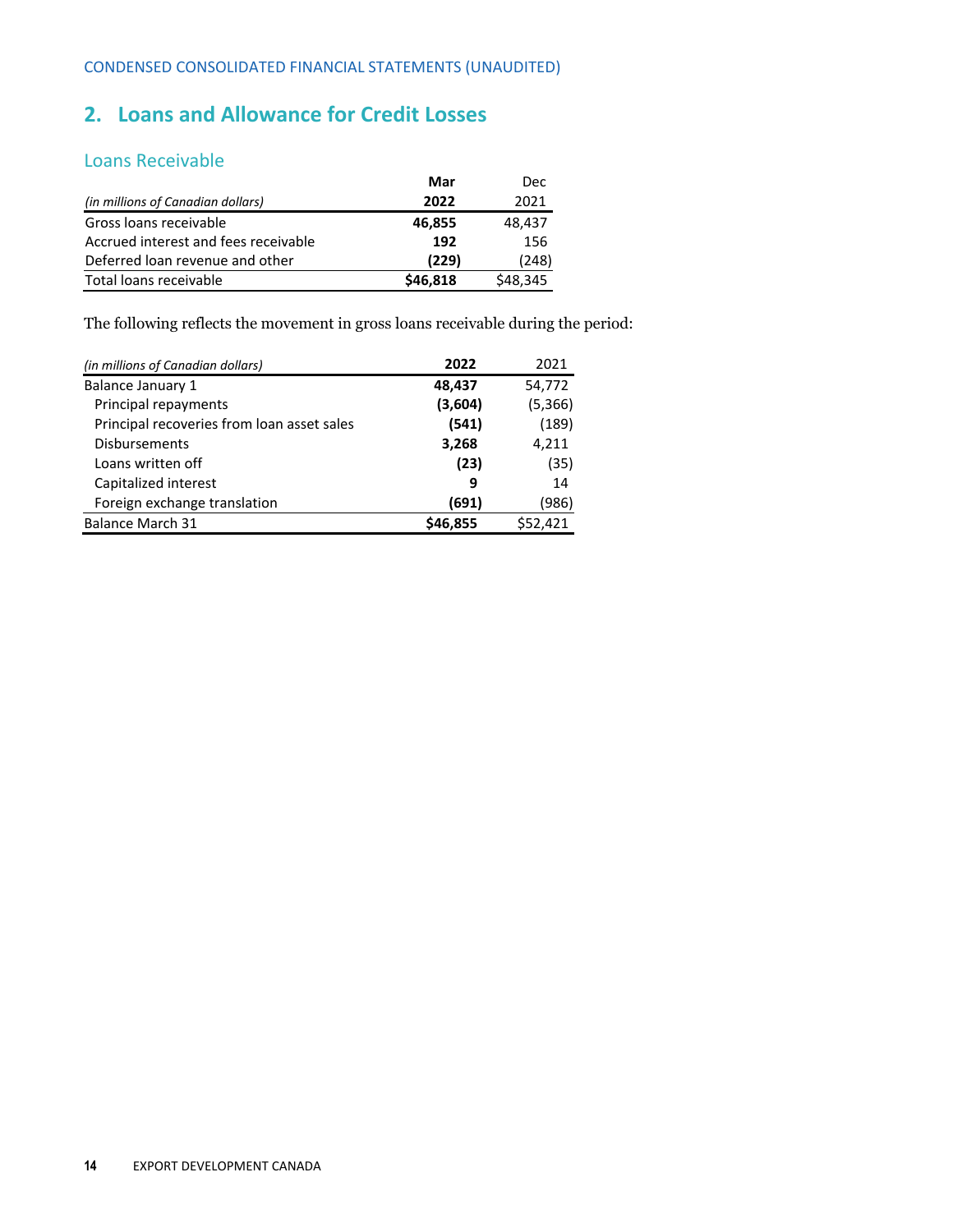#### Exposure and Allowance by Credit Grade

|                                       |             |          |          |          | Mar    |          | Dec    |
|---------------------------------------|-------------|----------|----------|----------|--------|----------|--------|
|                                       |             |          |          |          | 2022   |          | 2021   |
|                                       | Non-credit- |          | Credit-  |          |        |          |        |
|                                       | impaired    |          | impaired |          | $%$ of |          | $%$ of |
| (in millions of Canadian dollars)     | Stage 1     | Stage 2  | Stage 3  | Ś.       | total  | \$       | total  |
| <b>Gross loans receivable</b>         |             |          |          |          |        |          |        |
| Investment grade*                     | 16,314      | 3,188    |          | 19,502   | 42%    | 19,765   | 41%    |
| Non-investment grade                  | 14,652      | 10,768   |          | 25,420   | 54%    | 26,637   | 55%    |
| Individually impaired                 |             |          | 1,712    | 1,712    | 4%     | 1,805    | 4%     |
| Originated credit-impaired            |             |          | 221      | 221      |        | 230      |        |
| Gross loans receivable                | 30,966      | 13,956   | 1,933    | 46,855   | 100%   | 48,437   | 100%   |
| Allowance for losses                  | 112         | 796      | 822      | 1,730    |        | 1,760    |        |
| Net carrying value - loans receivable | \$30,854    | \$13,160 | \$1,111  | \$45,125 |        | \$46,677 |        |
| <b>Loan commitments</b>               |             |          |          |          |        |          |        |
| Investment grade*                     | 3,814       | 63       |          | 3,877    | 40%    | 4,205    | 40%    |
| Non-investment grade                  | 3,728       | 2,208    |          | 5,936    | 60%    | 6,306    | 60%    |
| Individually impaired                 |             |          | 10       | 10       |        | 15       |        |
| Total loan commitments                | \$7,542     | \$2,271  | \$10     | \$9,823  | 100%   | \$10,526 | 100%   |
| <b>Allowance for losses</b>           | 2           | 15       | 3        | 20       |        | 20       |        |
| Net carrying value - loan commitments | \$7,540     | \$2,256  | \$7      | \$9,803  |        | \$10,506 |        |
| Investment grade*                     | 271         | 45       |          | 316      | 7%     | 307      | 7%     |
| Non-investment grade                  | 3,070       | 842      |          | 3,912    | 90%    | 3,976    | 90%    |
| Individually impaired                 |             |          | 115      | 115      | 3%     | 116      | 3%     |
| Total loan guarantees                 | \$3,341     | \$887    | \$115    | \$4,343  | 100%   | \$4,399  | 100%   |
| Allowance for losses                  | 34          | 24       | 82       | 140      |        | 130      |        |
| Net carrying value - loan guarantees  | \$3,307     | \$863    | \$33     | \$4,203  |        | \$4,269  |        |

\*Investment grade exposure represents obligors with credit ratings of BBB- and above, as determined based on our internal credit risk rating methodology. *Exposures are presented before the effects of any risk‐mitigation strategies.*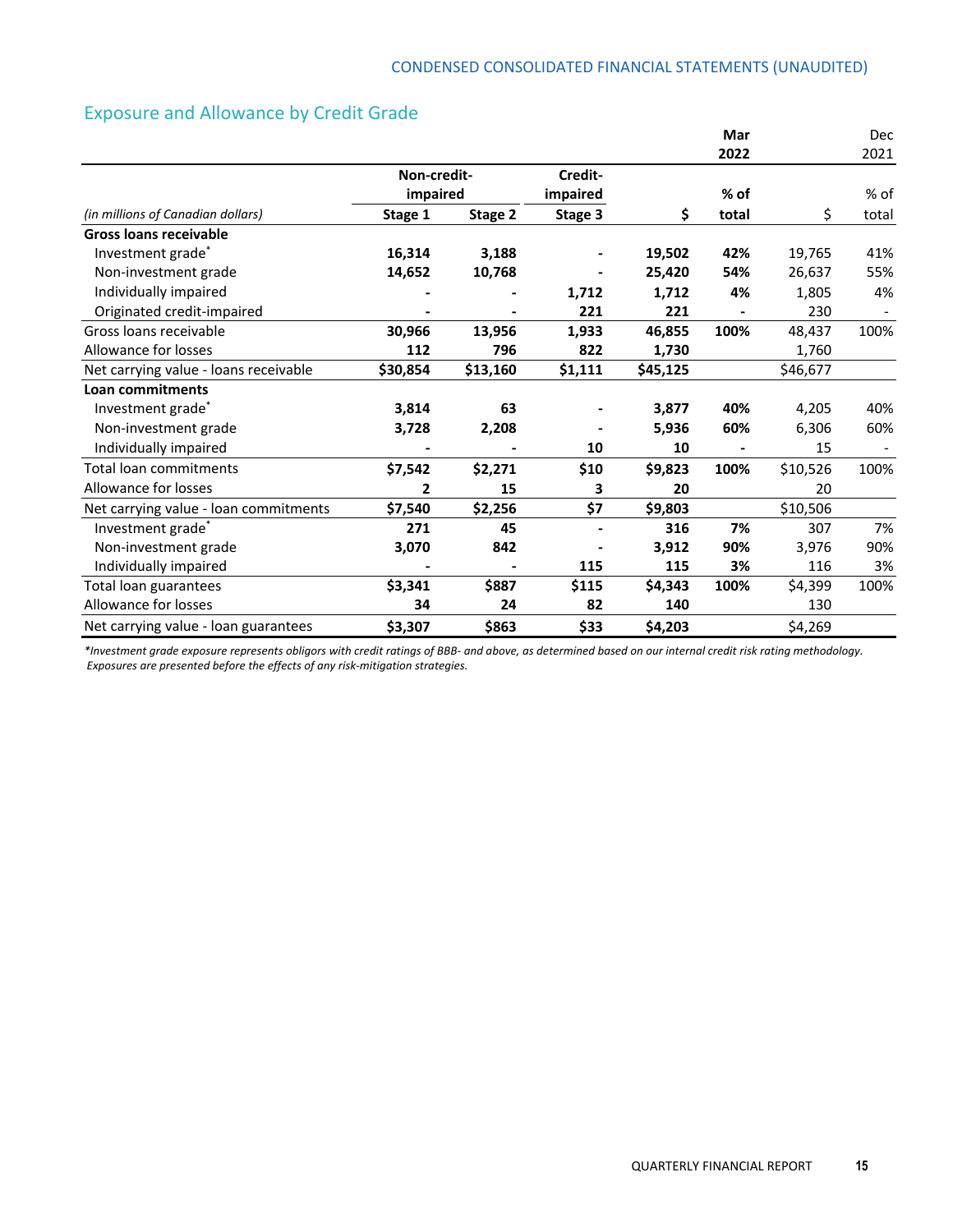#### Allowance for Losses

Changes to the allowance for losses on loans receivable, loan commitments and loan guarantees as at and for the three months ended March 31 were as follows:

|                                                                         |                              |                          |                          | Mar<br>2022              |                          |                |                          | Mar<br>2021    |
|-------------------------------------------------------------------------|------------------------------|--------------------------|--------------------------|--------------------------|--------------------------|----------------|--------------------------|----------------|
| (in millions of Canadian dollars)                                       | Stage 1                      | Stage 2                  | Stage 3                  | Total                    | Stage 1                  | Stage 2        | Stage 3                  | Total          |
| Allowance for losses on loans receivable                                |                              |                          |                          |                          |                          |                |                          |                |
| Balance beginning of period                                             | 54                           | 821                      | 885                      | 1,760                    | 132                      | 1,244          | 1,254                    | 2,630          |
| Provision for (reversal of) credit losses                               |                              |                          |                          |                          |                          |                |                          |                |
| Transfer to stage 1                                                     | 60                           | (60)                     |                          |                          | 52                       | (52)           |                          |                |
| Transfer to stage 2                                                     | (4)                          | 5                        | (1)                      |                          | (22)                     | 22             |                          |                |
| Transfer to stage 3                                                     | $\blacksquare$               | $\overline{a}$           | $\overline{\phantom{a}}$ | $\blacksquare$           | $\blacksquare$           | (20)           | 20                       |                |
| Remeasurements                                                          | (3)                          | 108                      | 9                        | 114                      | (78)                     | (113)          | 70                       | (121)          |
| New originations                                                        | 8                            | $\overline{ }$           | 3                        | 18                       | $\overline{7}$           | 52             | 18                       | 77             |
| Net repayments and maturities                                           | (2)                          | (68)                     | (54)                     | (124)                    | (7)                      | (72)           | (23)                     | (102)          |
| Total provision for (reversal of) credit losses                         | 59                           | (8)                      | (43)                     | 8                        | (48)                     | (183)          | 85                       | (146)          |
| Write-offs                                                              | $\qquad \qquad \blacksquare$ | (1)                      | (10)                     | (11)                     | $\overline{\phantom{a}}$ | $\blacksquare$ | (23)                     | (23)           |
| Foreign exchange translation                                            | (1)                          | (16)                     | (10)                     | (27)                     | (3)                      | (29)           | (19)                     | (51)           |
| Balance end of period                                                   | 112                          | 796                      | 822                      | 1,730                    | 81                       | 1,032          | 1,297                    | 2,410          |
| Allowance for losses on loan commitments                                |                              |                          |                          |                          |                          |                |                          |                |
| Balance beginning of period                                             | 2                            | 12                       | 6                        | 20                       | $\overline{\phantom{a}}$ | 32             | 18                       | 50             |
| Provision for (reversal of) credit losses                               |                              |                          |                          |                          |                          |                |                          |                |
| Transfer to stage 1                                                     | 2                            | (2)                      |                          |                          | 1                        | (1)            |                          |                |
| Transfer to stage 2                                                     | (1)                          | $\mathbf{1}$             |                          |                          |                          |                |                          |                |
| Remeasurements                                                          | (1)                          | 4                        |                          | 3                        | (1)                      | (10)           | (2)                      | (13)           |
| New originations                                                        | 1                            | $\blacksquare$           | $\overline{\phantom{a}}$ | $\mathbf{1}$             | $\overline{2}$           | $\sim$         | $\overline{\phantom{a}}$ | $\overline{2}$ |
| Net repayments and maturities                                           | (1)                          | $\overline{\phantom{a}}$ | (3)                      | (4)                      | $\blacksquare$           |                | 1                        | 1              |
| Total provision for (reversal of) credit losses                         | $\overline{a}$               | 3                        | (3)                      | $\overline{a}$           | $\overline{2}$           | (11)           | (1)                      | (10)           |
| Balance end of period                                                   | $\overline{2}$               | 15                       | 3                        | 20                       | $\overline{2}$           | 21             | 17                       | 40             |
| Allowance for losses on loan guarantees                                 |                              |                          |                          |                          |                          |                |                          |                |
| Balance beginning of period                                             | 30                           | 19                       | 81                       | 130                      | 59                       | 82             | 79                       | 220            |
| Provision for (reversal of) credit losses                               |                              |                          |                          |                          |                          |                |                          |                |
| Transfer to stage 1                                                     | 3                            | (3)                      | $\blacksquare$           |                          | 40                       | (40)           |                          |                |
| Transfer to stage 2                                                     | (1)                          | 3                        | (2)                      | $\overline{a}$           | (29)                     | 29             |                          |                |
| Remeasurements                                                          | (9)                          | 6                        | 10                       | $\overline{\phantom{a}}$ | (63)                     | (22)           | 3                        | (82)           |
| New originations                                                        | 12                           | $\blacksquare$           | $\overline{\phantom{a}}$ | 12                       | 27                       | $\sim$         | $\overline{2}$           | 29             |
| Net repayments and maturities                                           | $\blacksquare$               | (1)                      | (7)                      | (8)                      | 2                        | (1)            | (17)                     | (16)           |
| Total provision for (reversal of) credit losses                         | 5                            | 5                        | $\mathbf{1}$             | 11                       | (23)                     | (34)           | (12)                     | (69)           |
| Foreign exchange translation                                            | (1)                          | $\overline{a}$           | ÷,                       | (1)                      | $\blacksquare$           | (1)            | $\overline{\phantom{a}}$ | (1)            |
| Balance end of period                                                   | 34                           | 24                       | 82                       | 140                      | 36                       | 47             | 67                       | 150            |
| Total allowance for losses on loans<br>receivable, loan commitments and |                              |                          |                          |                          |                          |                |                          |                |
| loan guarantees                                                         | \$148                        | \$835                    | \$907                    | \$1,890                  | \$119                    | \$1,100        | \$1,381                  | \$2,600        |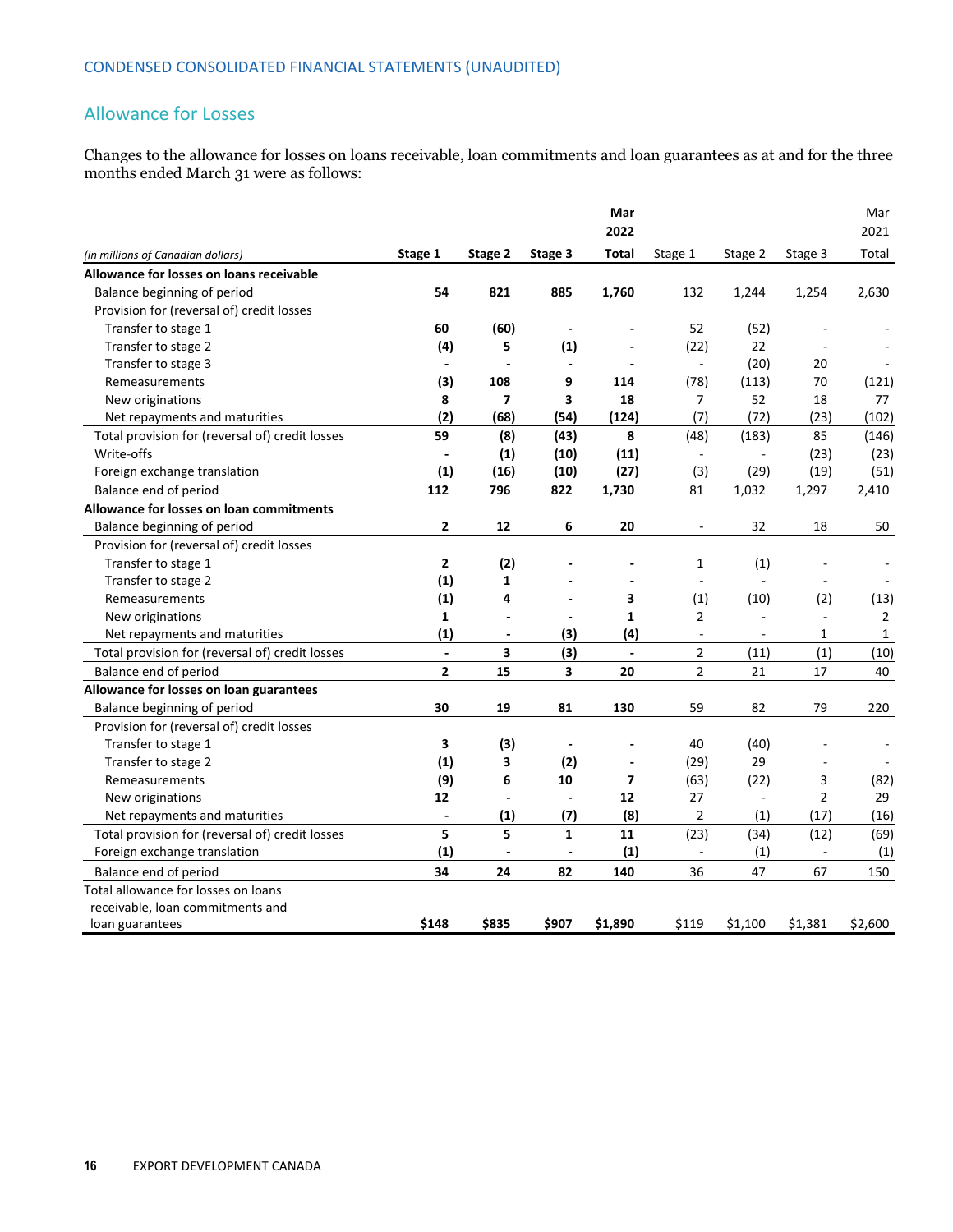#### Financing Commitments

The following table shows our outstanding financing commitments by type:

|                                       | Mar      | Dec      |
|---------------------------------------|----------|----------|
| (in millions of Canadian dollars)     | 2022     | 2021     |
| Signed loan commitments               | 9,823    | 10,526   |
| Letters of offer                      | 2,404    | 2,066    |
| Unallocated confirmed lines of credit | 127      | 133      |
| Total financing commitments           | \$12,354 | \$12,725 |

## **3. Premium and Claims Liabilities**

The premium and claims liabilities for credit insurance, financial institutions insurance, international trade guarantee and political risk insurance were as follows:

| (in millions of Canadian dollars) |           |             | Mar<br>2022            |           |             | <b>Dec</b><br>2021 |
|-----------------------------------|-----------|-------------|------------------------|-----------|-------------|--------------------|
|                                   | Insurance | Reinsurance | <b>Net liabilities</b> | Insurance | Reinsurance | Net liabilities    |
| Credit insurance                  | 290       | (40)        | 250                    | 300       | (30)        | 270                |
| International trade guarantee     | 190       |             | 190                    | 210       | (10)        | 200                |
| Political risk insurance          | 150       | (60)        | 90                     | 160       | (70)        | 90                 |
| Total <sup>*</sup>                | \$630     | \$(100)     | \$530                  | \$670     | \$(110)     | \$560              |

\* There were no significant premium and claims liabilities related to financial institutions insurance in March 2022 and December 2021.

The premium and claims liabilities are comprised of the following components:

|                                                        | Mar   | <b>Dec</b> |
|--------------------------------------------------------|-------|------------|
| (in millions of Canadian dollars)                      | 2022  | 2021       |
| Deferred insurance premiums                            | 140   | 140        |
| Allowance for claims on insurance                      | 490   | 530        |
| Total premium and claims liabilities                   | 630   | 670        |
| Reinsurers' share of allowance for claims on insurance | (80)  | (90)       |
| Prepaid reinsurance                                    | (20)  | (20)       |
| Reinsurers' share of premium and claims liabilities    | (100) | (110)      |
| Net premium and claims liabilities                     | \$530 | \$560      |

In the first quarter of 2022, the remaining estimates applied to determine the impact of the COVID-19 pandemic within our credit insurance solution were removed as the portfolio composition and risk ratings used in calculating the frequency of future claims were revised based on updated information. As a result, we no longer estimate a specific liability related to the impact of the COVID-19 pandemic within our premiums and claims liability.

## **4. Contingent Liabilities**

As explained on page 149 of the 2021 Annual Report, we are subject to a limit imposed by the Export Development Act on our contingent liability arrangements. The limit is currently \$90.0 billion and our position against this limit is \$32.9 billion as at March 31, 2022 (December 2021 - \$33.0 billion).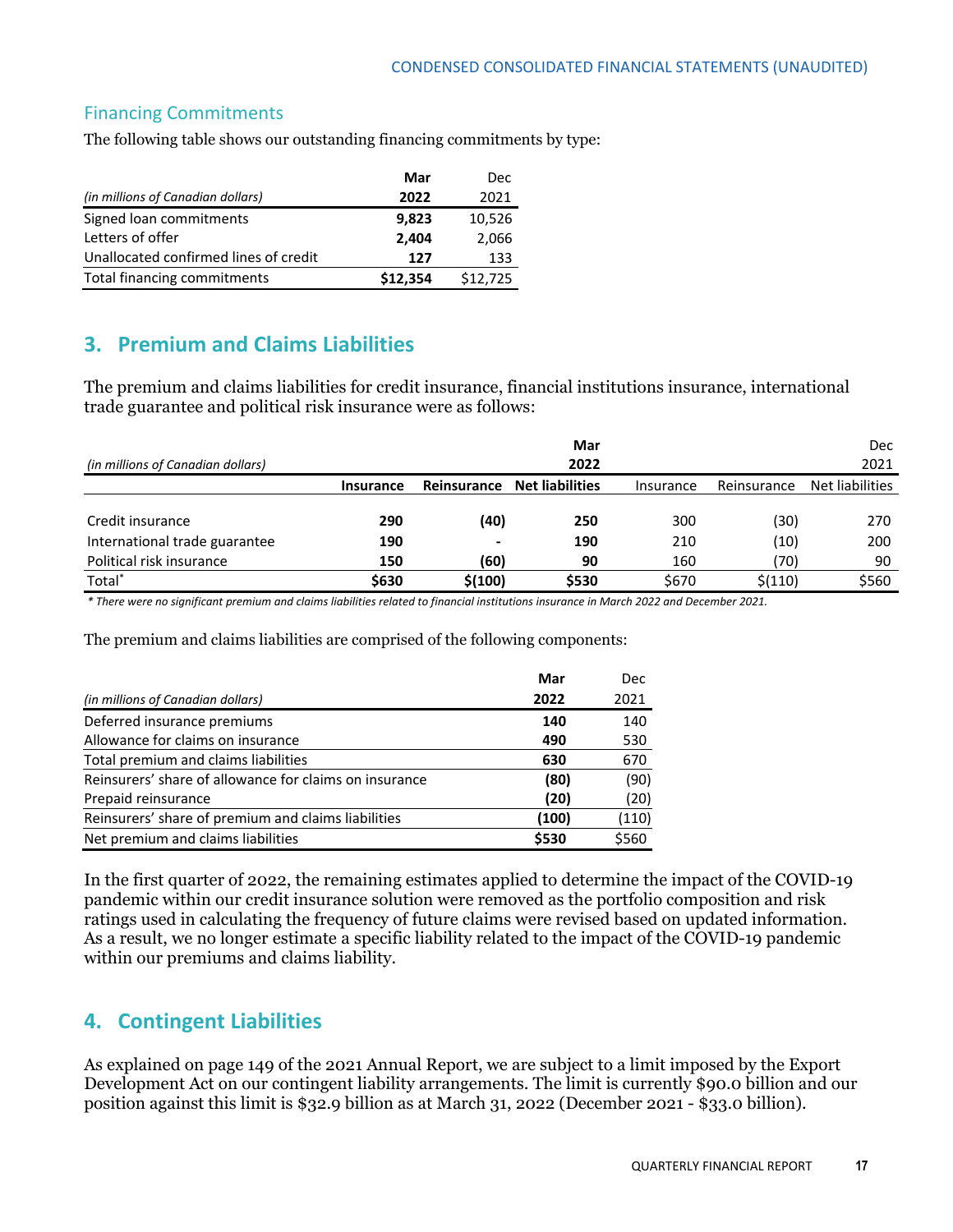## **5. Share Capital**

EDC's authorized share capital is \$15.0 billion consisting of 150 million shares with a par value of \$100 each. The number of shares issued and fully paid is 123.0 million (2021 – 123.0 million). As agreed with our shareholder, during 2022 we plan to repurchase 38.1 million shares for a total of \$3.81 billion based on the capital position of our core programs, Business Credit Availability Program (BCAP) and a targeted Internal Capital Adequacy Assessment (ICAAP) ratio. No shares were repurchased during the first quarter of 2022. In the first quarter of 2021, we declared a dividend of \$580 million according to our current dividend policy, as well as a special dividend of \$6.7 billion based on the capital surplus position of the BCAP and a targeted ICAAP ratio, of which \$3.0 billion was paid to the Government of Canada during the first quarter and the remaining balance was paid in the second quarter of 2021.

## **6. Fair Value of Financial Instruments**

Fair value represents our estimation of the price that would be received to sell an asset or paid to transfer a liability in an orderly transaction between market participants at the measurement date. For a full description of our controls, policies and valuation techniques surrounding fair value of financial instruments refer to Note 21 on page 156 of the 2021 Annual Report.

As with any estimate, uncertainty is inherent due to the unpredictability of future events. In the case of estimating the fair value of our financial instruments, this uncertainty is magnified due to the large number of assumptions used and the wide range of acceptable valuation techniques. Estimates of fair values are based on market conditions at a certain point in time, and may not be reflective of future market conditions. Therefore, the estimates of the fair value of financial instruments outlined as follows do not necessarily reflect the actual values that may occur should the instruments be exchanged in the market.

In the process of assessing the fair value for certain investment instruments, estimates determined in a manner consistent with industry practice are employed in the models which cannot be directly observed in the market. The methodologies and values derived from these models were relatively unchanged at the end of the first quarter of 2022 from what was disclosed in the 2021 Annual Report.

#### Fair Value Hierarchy

The following table presents the fair value hierarchy of our financial instruments based on whether the inputs to those techniques are observable or unobservable.

- Level 1 fair values are based on quoted prices (unadjusted) in active markets for identical assets or liabilities;
- *Level 2 -* fair values are determined using inputs other than quoted prices included within Level 1 that are observable for the assets or liabilities, either directly (i.e. as prices) or indirectly (i.e. derived from prices); and
- Level 3 fair values are determined using inputs for the assets or liabilities that are not based on observable market data (unobservable inputs).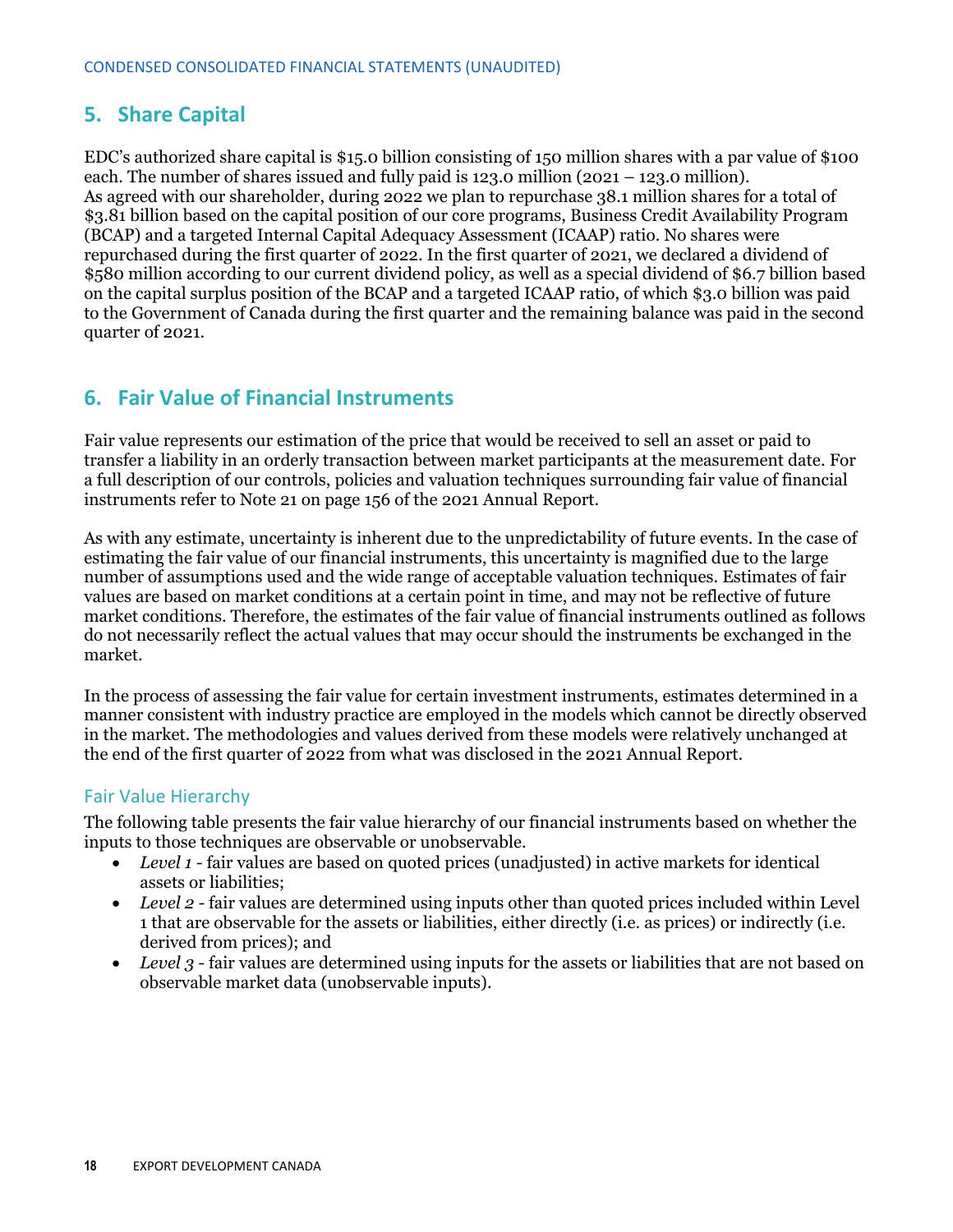#### CONDENSED CONSOLIDATED FINANCIAL STATEMENTS (UNAUDITED)

|                                   |         |                |                          |              | Mar          |                          |                |                          |        | Dec      |
|-----------------------------------|---------|----------------|--------------------------|--------------|--------------|--------------------------|----------------|--------------------------|--------|----------|
| (in millions of Canadian dollars) |         |                |                          |              | 2022         |                          |                |                          |        | 2021     |
|                                   |         |                |                          | <b>Total</b> |              |                          |                |                          | Total  |          |
|                                   |         |                |                          | Fair         | Carrying     |                          |                |                          | Fair   | Carrying |
|                                   | Level 1 |                | Level 2 Level 3          | Value        | <b>Value</b> | Level 1                  | Level 2        | Level 3                  | Value  | Value    |
| <b>Assets</b>                     |         |                |                          |              |              |                          |                |                          |        |          |
| Performing fixed rate loans       |         | 9,428          | 1,983                    | 11,411       | 11,676       | $\overline{\phantom{a}}$ | 9,784          | 2,196                    | 11,980 | 11,513   |
| Performing floating rate loans    |         | 31,936         | 670                      | 32,606       | 32,316       | $\overline{\phantom{a}}$ | 33,635         | 901                      | 34,536 | 33,936   |
| Total performing loans receivable |         | 41,364         | 2,653                    | 44,017       | 43,992       | $\overline{\phantom{a}}$ | 43,419         | 3,097                    | 46,516 | 45,449   |
| Impaired loans                    |         | 1,096          | $\blacksquare$           | 1,096        | 1,096        | $\overline{\phantom{a}}$ | 1,136          | $\overline{\phantom{a}}$ | 1,136  | 1,136    |
| Loans receivable and accrued      |         |                |                          |              |              |                          |                |                          |        |          |
| interest and fees                 |         | 42,460         | 2,653                    | 45,113       | 45,088       | $\overline{\phantom{a}}$ | 44,555         | 3,097                    | 47,652 | 46,585   |
| Marketable securities             | 4,708   | 7,297          | $\blacksquare$           | 12,005       | 12,005       | 4,912                    | 4,170          | $\overline{\phantom{a}}$ | 9,082  | 9,082    |
| Derivative instruments            |         | 971            | $\overline{\phantom{0}}$ | 971          | 971          | $\overline{\phantom{a}}$ | 1,139          | $\overline{\phantom{a}}$ | 1,139  | 1,139    |
| Investments                       | 253     | $\blacksquare$ | 2,357                    | 2,610        | 2,610        | 334                      | $\blacksquare$ | 2,373                    | 2,707  | 2,707    |
| Other assets                      | 200     | 4              | 24                       | 228          | 230          | 169                      | 8              | 27                       | 204    | 205      |
| <b>Liabilities</b>                |         |                |                          |              |              |                          |                |                          |        |          |
| Accounts payable and other        |         |                |                          |              |              |                          |                |                          |        |          |
| credits                           | 98      | 4              |                          | 102          | 102          | 178                      | 6              | $\overline{\phantom{a}}$ | 184    | 185      |
| Loans payable                     |         | 44,325         | $\overline{\phantom{0}}$ | 44,325       | 44,319       | $\overline{\phantom{a}}$ | 43,549         | $\sim$                   | 43,549 | 43,525   |
| Derivative instruments            |         | 1,277          | ۰                        | 1,277        | 1,277        | $\overline{\phantom{a}}$ | 1,003          | $\overline{\phantom{a}}$ | 1,003  | 1,003    |
| Loan guarantees                   |         | 155            | -                        | 155          | 191          | $\overline{\phantom{a}}$ | 132            | $\overline{\phantom{a}}$ | 132    | 188      |

Changes in valuation methods may result in transfers into or out of Levels 1, 2 and 3. In the first three months of 2022, there were no transfers between levels as a result of changes in valuation methods.

The following table summarizes the reconciliation of Level 3 fair values between the beginning of the year and the end of the first quarter of 2022 for the financial instruments carried at fair value:

|                                                               |               |                    | Mar          |
|---------------------------------------------------------------|---------------|--------------------|--------------|
| (in millions of Canadian dollars)                             |               |                    | 2022         |
|                                                               | Other Assets* | <b>Investments</b> | <b>Total</b> |
| Balance beginning of year                                     | 27            | 2,373              | 2,400        |
| Decrease in other assets                                      | (2)           |                    | (2)          |
| Unrealized gains (losses) included in other (income) expenses |               | (3)                | (3)          |
| Purchases of assets/issuances of liabilities                  |               | 109                | 109          |
| Return of capital                                             |               | (106)              | (106)        |
| Transfer out of Level 3                                       |               | (1)                | (1)          |
| Foreign exchange translation                                  | (1)           | (15)               | (16)         |
| Balance end of period                                         | \$24          | \$2,357            | \$2,381      |
| Total gains (losses) for the first three months of 2022       |               |                    |              |
| included in comprehensive income for instruments held at      |               |                    |              |
| the end of the quarter                                        | \$(2)         | $$$ (39)           | \$(41)       |

*\*Consists of recoverable insurance claims.*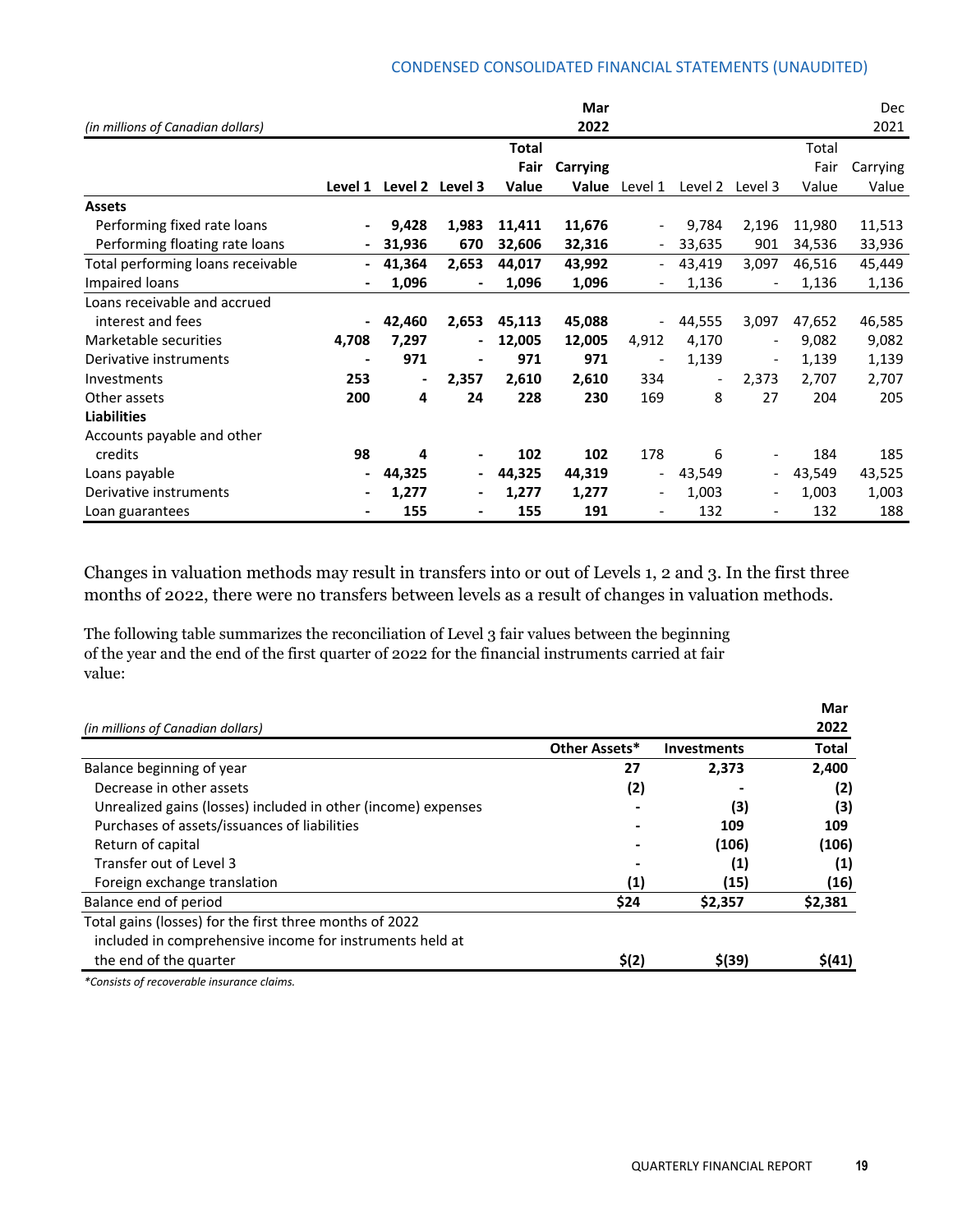## **7. Financial Instrument Risks**

The principal risks that we are exposed to as a result of holding financial instruments are credit, market and liquidity risk. For a full description of our objectives, policies and processes for managing financial instrument risk refer to management's discussion and analysis on pages 98 to 102 and notes related to our derivative instruments and debt instruments on pages 144 to 146 of the 2021 Annual Report.

#### Credit Risk

Credit risk is the risk of loss incurred if a counterparty fails to meet its financial commitments. We are exposed to credit risk on financial instruments under both our loans program and our treasury activities.

#### *Concentration of Credit Risk*

The following table provides a breakdown, by the country in which the risk resides, of the maximum exposure to credit risk of financial instruments. The exposure includes gross loans receivable, loan guarantees, investments, marketable securities, derivative assets and cash. The concentration of credit risk exposure provided below also includes the impact of unfunded loan participations and loan default insurance, which we use to mitigate credit risk within the loan portfolio.

|                                   |                         | Mar            |          | Dec              |  |
|-----------------------------------|-------------------------|----------------|----------|------------------|--|
| (in millions of Canadian dollars) | 2022<br><b>Exposure</b> |                |          | 2021<br>Exposure |  |
| Country                           | Ś                       | %              | Ś        | $\%$             |  |
| <b>United States</b>              | 14,986                  | 22             | 14,008   | 21               |  |
| Canada                            | 14,349                  | 21             | 13,792   | 21               |  |
| United Kingdom                    | 6,316                   | 9              | 6,519    | 10               |  |
| Chile                             | 4,158                   | 6              | 4,186    | 6                |  |
| Australia                         | 3,614                   | 5              | 3,716    | 6                |  |
| Germany                           | 3,318                   | 5              | 2,075    | 3                |  |
| India                             | 2,014                   | 3              | 2,277    | 4                |  |
| Mexico                            | 1,867                   | 3              | 1,859    | 3                |  |
| Spain                             | 1,577                   | $\overline{2}$ | 1,631    | 2                |  |
| China                             | 1,359                   | $\overline{2}$ | 1,428    | 2                |  |
| Colombia                          | 707                     | 1              | 692      | 1                |  |
| Other                             | 12,687                  | 21             | 13,788   | 21               |  |
| Total                             | \$66,952                | 100            | \$65,971 | 100              |  |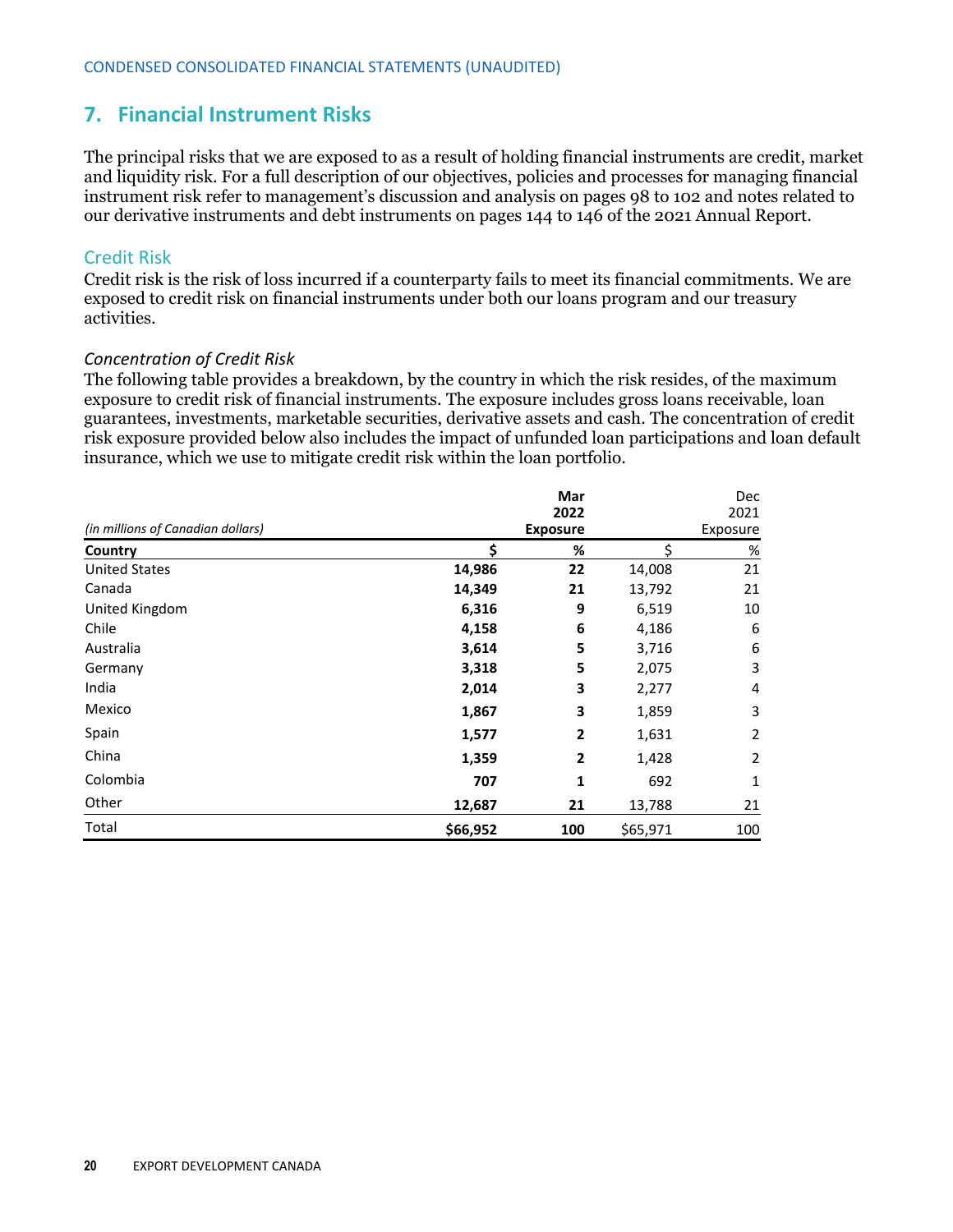The concentration of credit risk by sector for our financial instruments is as follows:

|                                   |          | Mar             |          | Dec      |
|-----------------------------------|----------|-----------------|----------|----------|
|                                   |          | 2022            |          | 2021     |
| (in millions of Canadian dollars) |          | <b>Exposure</b> |          | Exposure |
| Sector                            | \$       | %               | \$       | %        |
| Commercial:                       |          |                 |          |          |
| Transportation and storage        | 13,874   | 21              | 14,821   | 23       |
| Finance and insurance             | 9,664    | 14              | 8,760    | 13       |
| Manufacturing                     | 7,804    | 12              | 8,204    | 12       |
| <b>Utilities</b>                  | 6,276    | 10              | 6,402    | 10       |
| Resources                         | 5,804    | 9               | 6,123    | 9        |
| Information                       | 4,238    | 6               | 3,707    | 6        |
| Commercial properties             | 2,673    | 4               | 2,755    | 4        |
| Wholesale and retail trade        | 2,235    | 3               | 2,377    | 4        |
| Professional services             | 1,982    | 3               | 1,965    | 3        |
| Construction                      | 807      | 1               | 811      | 1        |
| Other                             | 1,434    | 2               | 1,362    | 2        |
| Total commercial                  | 56,793   | 85              | 57,287   | 87       |
| Sovereign                         | 10,159   | 15              | 8,684    | 13       |
| Total                             | \$66,952 | 100             | \$65,971 | 100      |

## **8. Net Insurance Premiums and Guarantee Fees**

|                                   | Three months ended |             |            |          |             |            |  |  |
|-----------------------------------|--------------------|-------------|------------|----------|-------------|------------|--|--|
|                                   |                    |             | Mar        |          |             | Mar        |  |  |
| (in millions of Canadian dollars) |                    |             | 2022       |          |             | 2021       |  |  |
|                                   | <b>Gross</b>       |             | <b>Net</b> | Gross    |             | <b>Net</b> |  |  |
|                                   | premiums           | Reinsurance | premiums   | premiums | Reinsurance | premiums   |  |  |
| Credit insurance                  | 37                 | (4)         | 33         | 32       | (4)         | 28         |  |  |
| Financial institutions insurance  |                    |             |            |          |             |            |  |  |
| International trade guarantee     | 29                 | (2)         | 27         | 32       | (3)         | 29         |  |  |
| Political risk insurance          |                    | (1)         |            | 4        | (2)         |            |  |  |
| Total                             | \$70               | 5(7)        | \$63       | \$70     | \$(9)       | \$61       |  |  |

## **9. Net Claims‐Related Expenses (Recovery)**

|                                                                                    | Three months ended |       |
|------------------------------------------------------------------------------------|--------------------|-------|
|                                                                                    | Mar                | Mar   |
| (in millions of Canadian dollars)                                                  | 2022               | 2021  |
| Claims paid                                                                        | 21                 | 15    |
| Claims recovered                                                                   | (18)               | (7)   |
| Actuarial increase/(decrease) in the allowance for claims on insurance             | (28)               | 134   |
| Actuarial increase/(decrease) in the reinsurers' share in the allowance for claims | 10                 | (35)  |
| Decrease in recoverable insurance claims                                           | $\overline{2}$     |       |
| Total net claims-related expenses (recovery)                                       | \$(13)             | \$107 |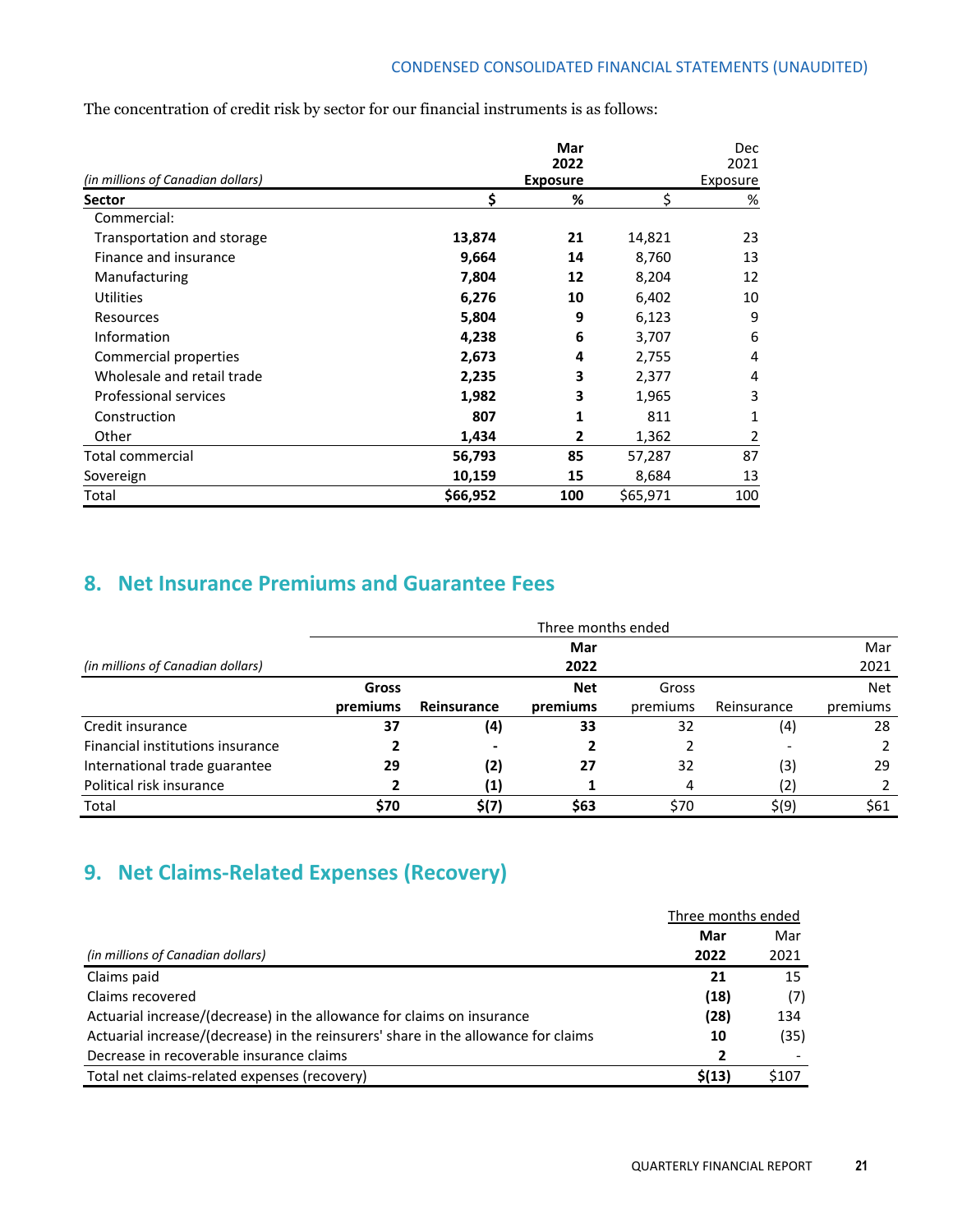## **10. Other (Income) Expenses**

|                                     | Three months ended |         |  |
|-------------------------------------|--------------------|---------|--|
|                                     | Mar                | Mar     |  |
| (in millions of Canadian dollars)   | 2022               | 2021    |  |
| Net realized (gains) losses         |                    |         |  |
| Investments                         | (30)               | (31)    |  |
| Marketable securities               | (2)                | (6)     |  |
| Sale of loan assets                 | 13                 | 12      |  |
| Foreign exchange translation        | 7                  | 4       |  |
| Total net realized (gains) losses   | (12)               | (21)    |  |
| Net unrealized (gains) losses       |                    |         |  |
| Marketable securities               | 212                | 97      |  |
| Investments                         | 42                 | (9)     |  |
| Loans payable                       | (448)              | (161)   |  |
| Derivatives                         | 236                | (118)   |  |
| Total net unrealized (gains) losses | 42                 | (191)   |  |
| Total                               | \$30               | \$(212) |  |

## **11. Administrative Expenses**

|                                                     | Three months ended |       |
|-----------------------------------------------------|--------------------|-------|
|                                                     | Mar                | Mar   |
| (in millions of Canadian dollars)                   | 2022               | 2021  |
| Salaries and benefits                               | 81                 | 77    |
| Pension benefit expense                             | 9                  | 11    |
| Other post-employment benefit and severance expense | 4                  | 4     |
| Professional services                               | 25                 | 11    |
| Systems costs                                       | 10                 | 13    |
| Occupancy                                           |                    |       |
| Amortization and depreciation                       | 6                  |       |
| Information services                                | 5                  | 5     |
| Marketing and communications                        | 4                  | 4     |
| Other                                               | 5                  | 3     |
| Total administrative expenses                       | \$156              | \$142 |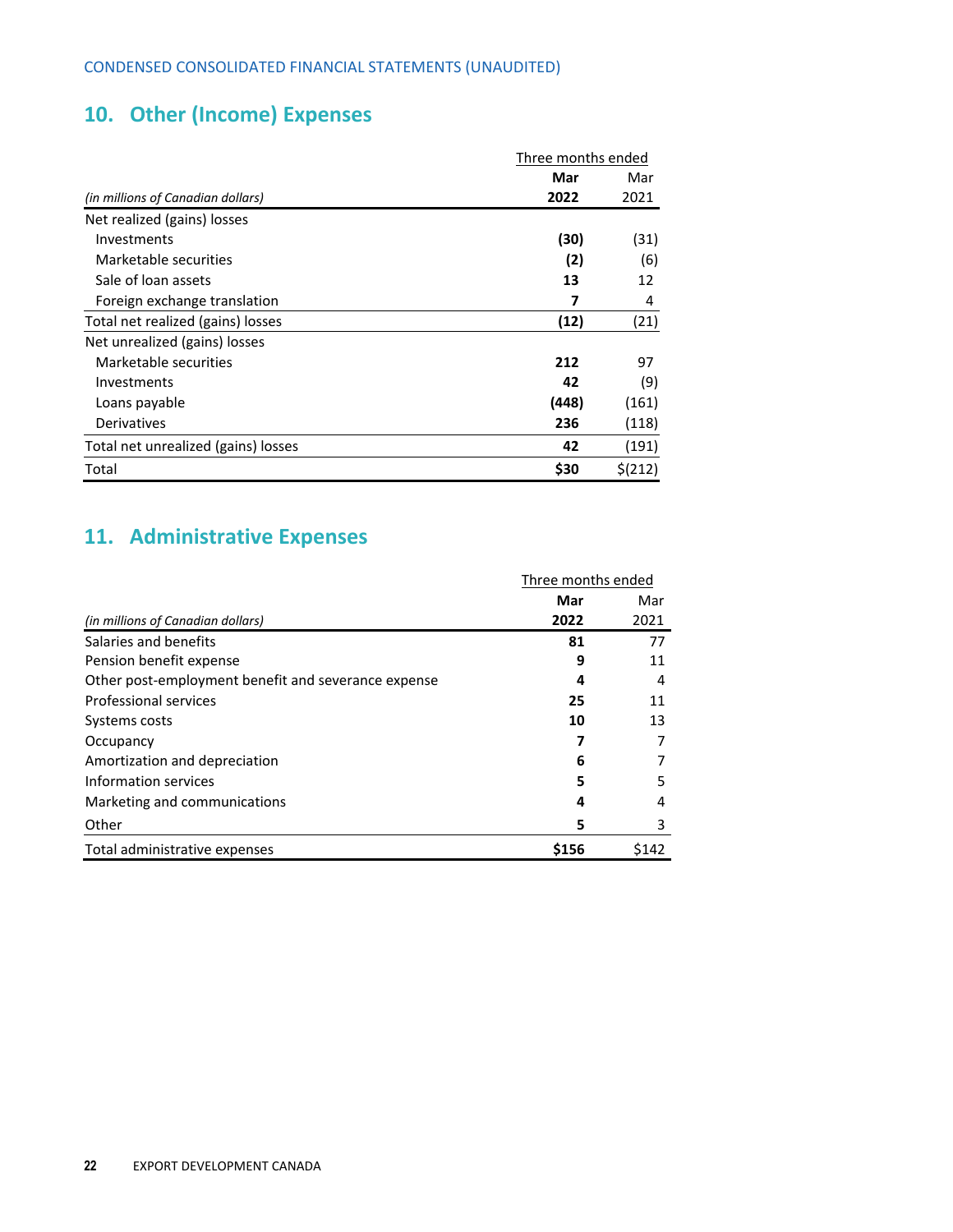#### **12. Related Party Transactions**

The Government of Canada is the sole shareholder of Export Development Canada. We enter into transactions with other government departments, agencies and Crown corporations and our Pension Plan in the normal course of business, under terms and conditions similar to those that apply to unrelated parties.

In 2021, EDC's subsidiary FinDev Canada received a Concessional Facility (CF) of \$75.9 million from Global Affairs Canada (GAC). The CF is an arrangement between GAC and FinDev Canada for the purpose of fulfilling the Government of Canada's Gender Smart COVID-19 Recovery Facility. FinDev Canada will hold, manage, administer, use and invest the funds received from GAC under the facility, and financial results related to the CF will be reported to GAC and consolidated with the financial statements of the Government of Canada.